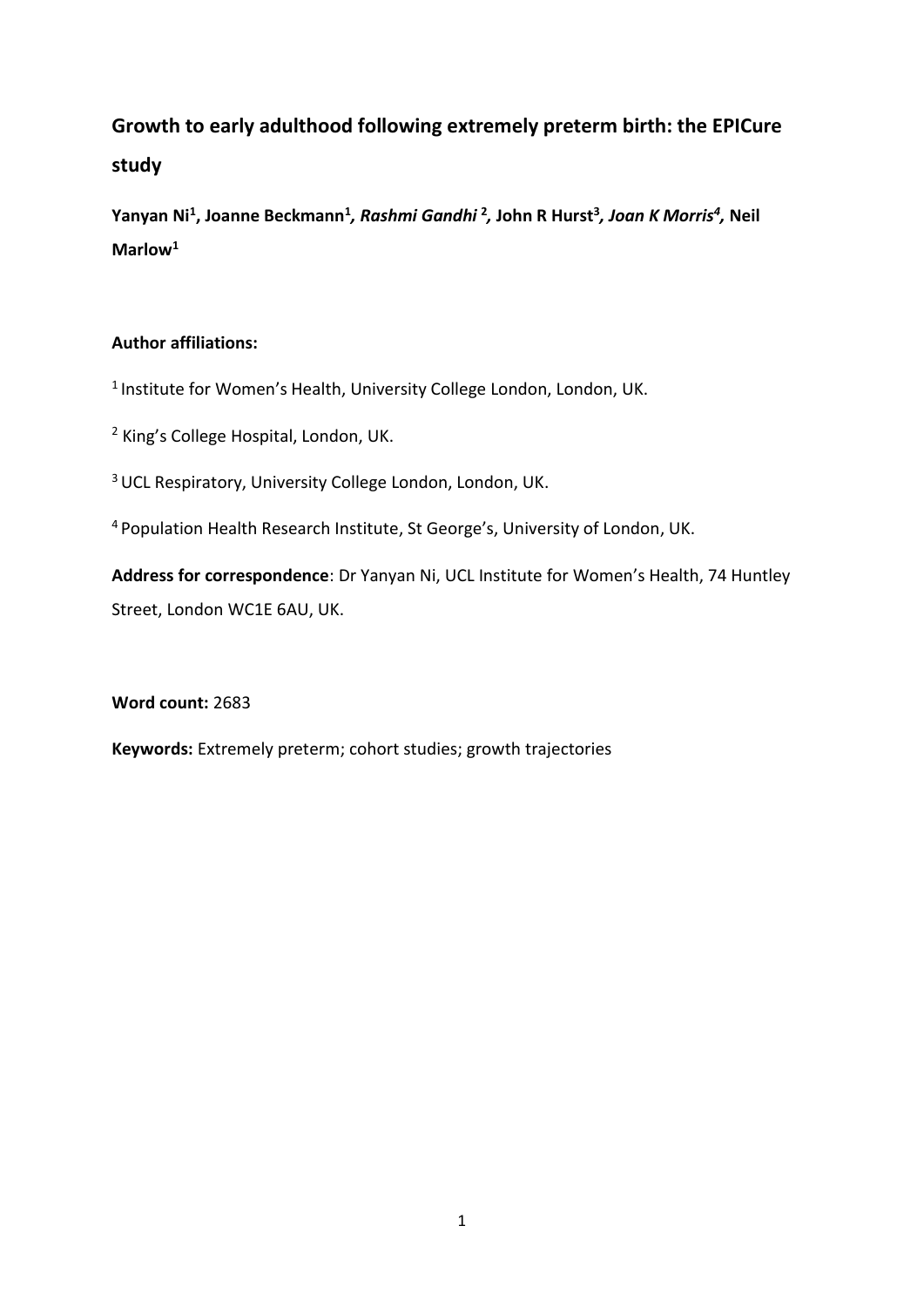## **What is already known on this topic?**

- Poor growth attainment in early childhood and early adolescence has been reported for extremely preterm survivors.
- Growth data beyond adolescence are scarce in such populations.

### **What this study adds?**

- EP participants remained shorter and lighter and had smaller head circumferences than reference data or term-born controls in adulthood, despite catch-up growth.
- Trajectories in height and head circumference were similar in EP and control participants, but weight, and therefore BMI, rose faster among EP individuals.
- Birth characteristics and neonatal feeding practices were related to growth over childhood to 19 years.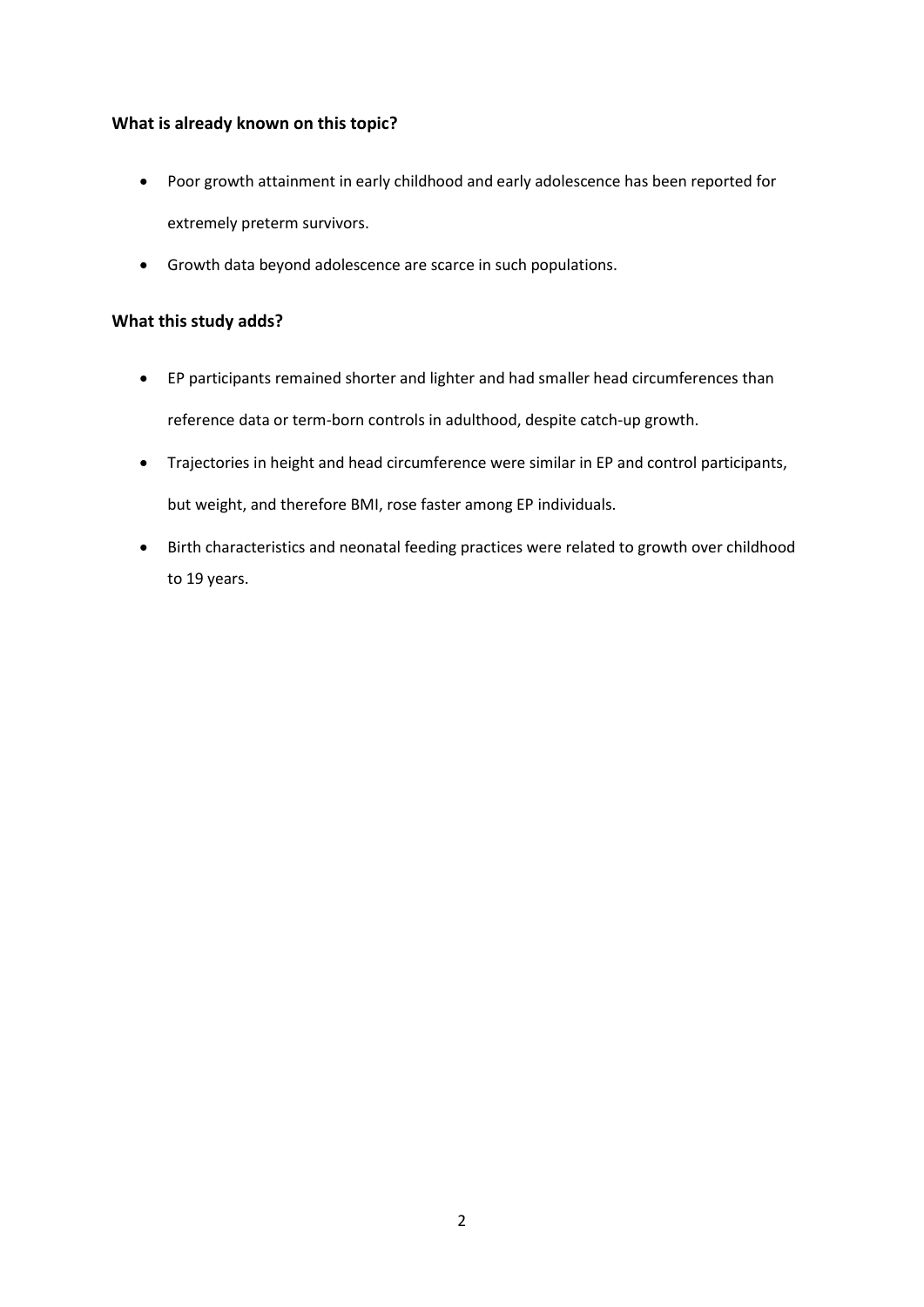#### **Abstract**

**Objective:** To investigate growth trajectories from age 2.5 to 19 years in individuals born before 26 weeks of gestation (extremely preterm; EP) compared with term-born controls.

**Methods:** Multilevel modelling of growth data from the EPICure Study, a prospective 1995 birth cohort of 315 participants born in the UK and Ireland and 160 term-born controls recruited at school age. Height, weight, head circumference and body mass index (BMI) z-scores were derived from UK standards at age 2.5, 6, 11 and 19 years.

**Results:** 129 (42%) EP children were assessed at 19 years. EP individuals were on average 4.0 cm shorter and 6.8kg lighter with a 1.5 cm smaller head circumference relative to controls at 19 years. Relative to controls, EP participants grew faster in weight by 0.06 SD per year (95% CI 0.05 to 0.07), in head circumference by 0.04 SD (0.03 to 0.05), but with no catch-up in height. For the EP group, because of weight catch up between 6 and 19 years, BMI was significantly elevated at 19 years to +0.32 SD; 23.4% had BMI>25 kg/m<sup>2</sup> and 6.3% >30 kg/m<sup>2</sup> but these proportions were similar to those in control subjects. EP and control participants showed similar pubertal development in early adolescence, which was not associated with height at 19y in either study group. Growth through childhood was related to birth characteristics and to neonatal feeding practices.

**Conclusions:** EP participants remained shorter and lighter and had smaller head circumferences than reference data or controls in adulthood but had elevated BMI.

Word count: 250/250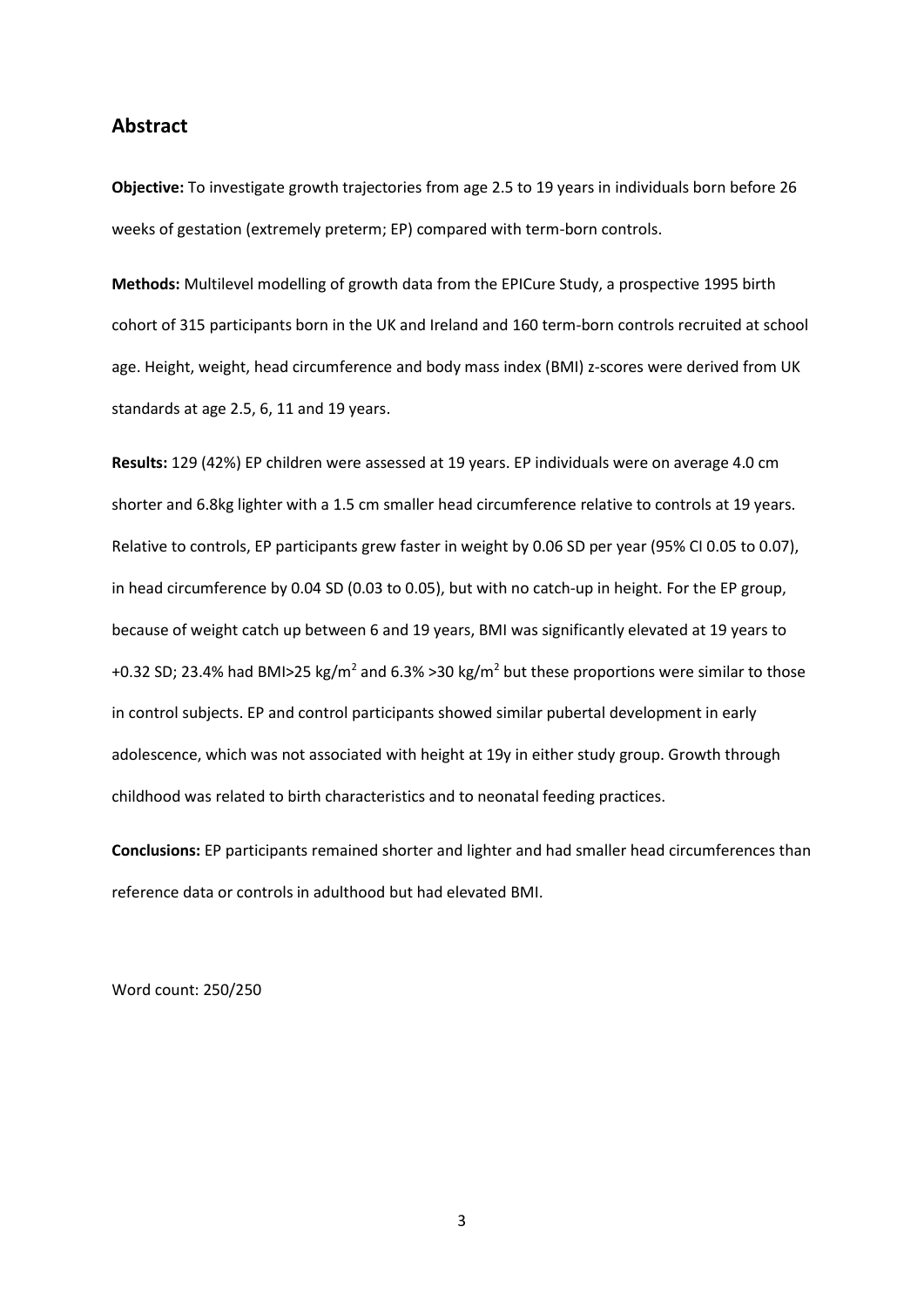Poor growth attainment in early childhood and early adolescence has been reported for extremely preterm survivors (EP; <26 weeks of gestation)<sup>1-3</sup>. Growth data beyond adolescence are scarce in such populations. Several studies have reported growth outcomes in young adulthood for very low birth weight (VLBW; <1500 g) or extremely low birth weight (ELBW; <1000 g) children<sup>4-8</sup>. However, the findings were in populations defined by birth weight rather than gestational age, which may introduce bias because more mature children with intrauterine growth restriction were included<sup>9</sup>. Additionally, these studies only included individuals born in the 1970s-1980s. Advances in perinatal and neonatal care in the 1990s markedly improved the survival rates of EP infants, which may impact long term growth.

We conducted a longitudinal analysis of growth from infancy to early adulthood for individuals evaluated in the EPICure study, a large prospective, population-based cohort of EP births. At 2.5y and 6y, all main growth parameters were significantly below population norms<sup>2,3</sup>. The main objective of this paper was to investigate growth trajectories in EP children to 19 years compared with those of a term-born comparison group. Our secondary objectives were to explore the impact of neonatal variables and important childhood outcomes, and to examine pubertal development in early adolescence and its association with growth attainment in adulthood. We hypothesised that EP children would demonstrate poorer growth than controls in young adulthood, but that this might be offset by delayed puberty and catch up growth.

#### **Methods**

**Participants.** The EPICure cohort comprised all babies born at 25 completed weeks of gestation or less in all 276 maternity units in the UK and Ireland from March to December 1995. Recruitment of the cohort has been described in detail previously $10^{-12}$ ; 315 survived to discharge and were followed at age 2.5, 6, 11 and 19 years. Nine deaths occurred between discharge and the 19-year assessment, at which 129 (42%) of EP participants were assessed. A flow chart detailing dropout and recruitment of controls has been published previously<sup>13</sup>. Written informed consent was obtained from parents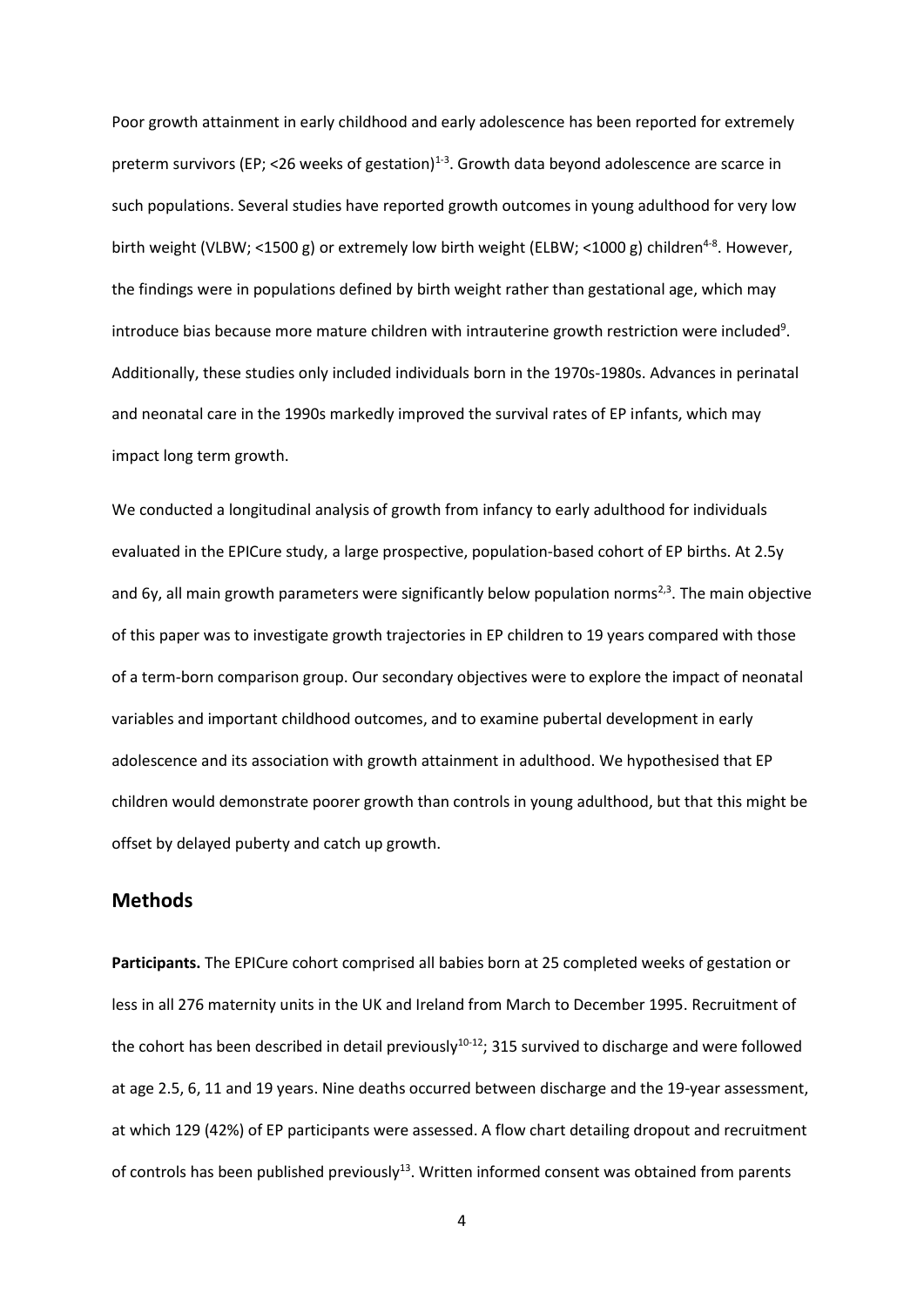up to 11 years and from individual participants at 19 years. Ethical approval was obtained for each follow up assessment. The study at 19 years was approved by the South Central Hampshire A Research Ethics Committee (Ref: 13/SC/0514).

**Measures.** Participants were invited for a comprehensive evaluation at 11 and 19 years, which included physical assessment of growth by a paediatrician or paediatric nurse. Assessors were not informed of the child's group status. Weight, height and occipito-frontal head circumference were measured. Measurement at age 2.5 and 6 years has been described in detail previously<sup>2,3</sup>. At 11 and 19 years, height was measured using a portable height measure; length or arm span was used in participants unable to stand. Weight was measured using standard paediatric metric scales and head circumference using a non-distensible LASS-O tape. All parents and children were asked to complete an anonymised questionnaire about pubertal development at 11 years based on Tanner staging<sup>14-16</sup>. Self-assessment can be validly used for large epidemiologic studies for evaluating sexual maturation in children, although studies of outcomes that are strongly dependent on precise staging of pubertal development must ensure correct assessment by standardized clinical examination<sup>17,18</sup>. Body mass index (BMI) was calculated as weight in kilograms divided by height in meters squared. Standard deviation scores (z-scores) for height, weight, BMI and head circumference were calculated at each age based on UK population norms<sup>19</sup>. Overweight and obesity were defined using internationally accepted cut-offs of 25 and 30 kg/m<sup>2</sup> respectively<sup>19</sup>.

Neonatal variables were obtained from the main study database, including gestational age, birth weight for gestational age (a measure of intrauterine growth), ethnicity (white vs other), neonatal brain injury (defined as moderate/severe injury: ventricular size >4mm over 97th centile/hemorrhage/cysts/ cystic leukomalacia or any unilateral/bilateral parenchymal problem<sup>13</sup>), enteral feeding begun before day 7 (yes vs no), and the number of weeks of steroid therapy for chronic lung disease. Cognitive outcomes have been reported previously $^{11-13,20}$ .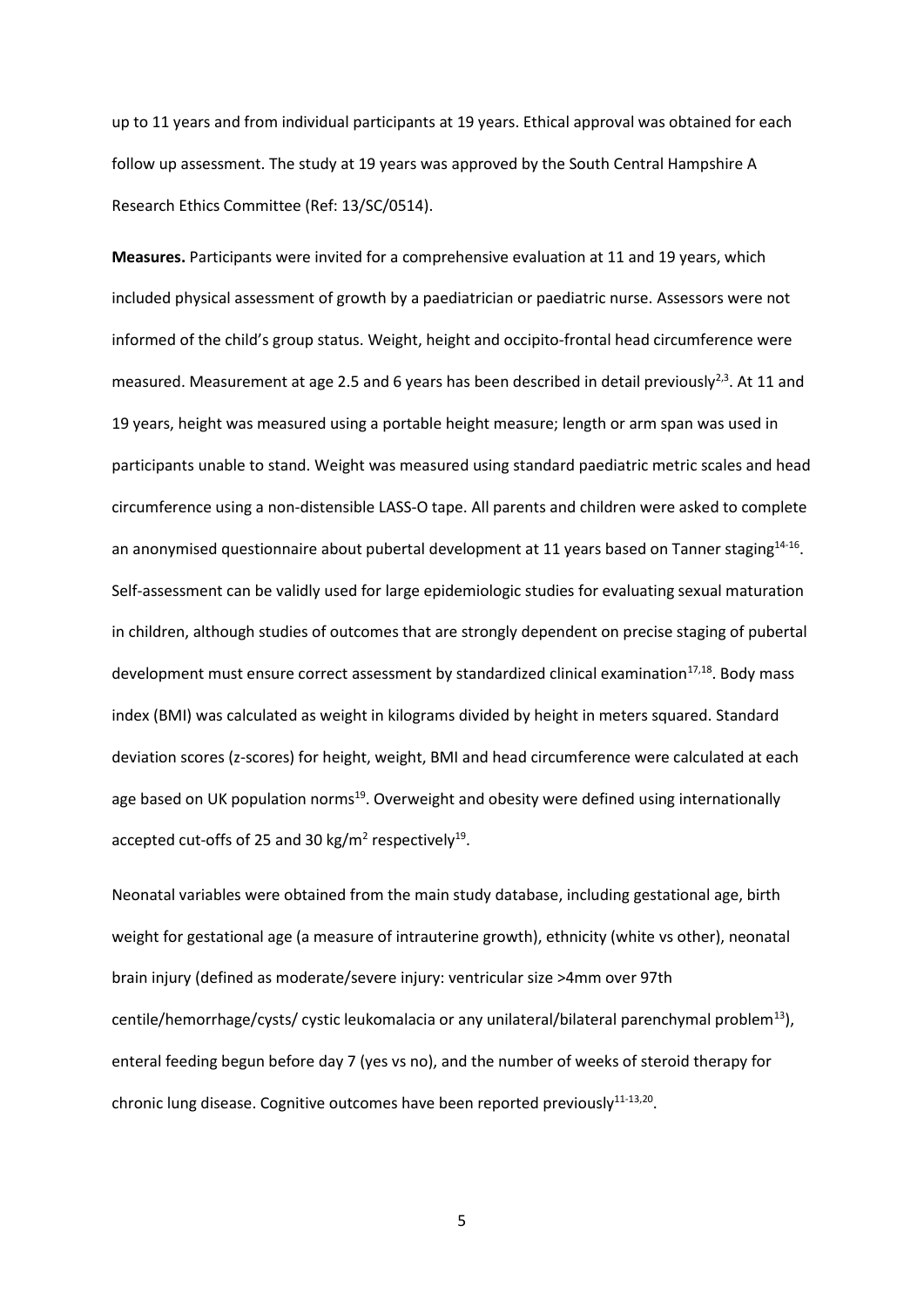**Statistical analysis.** Data were analysed using Stata 15.1. Multilevel modelling was used to investigate growth trajectories from infancy to adulthood. It treats the data as having a hierarchical structure with observations at each time point nested within each individual, which allows adjustment for missing observations where the individual was not assessed. When comparing the EP and control groups, age was fitted as a random effect. This allows both the average level and the change in z-scores to vary between individuals. A group term was added as a fixed covariate to test for a difference in intercept between the EP and control groups. An interaction term between age and group was then added to test whether the EP and control groups differed in slope. The effects of sex were examined by adding them separately to the model as a fixed covariate and then as interactions with group. For a parameter to be retained in the model, it was required to have a *p* value <0.05. Similar analyses were then conducted within the EP group to test effects of neonatal variables. Analyses were first conducted in all participants with data available at any time point, and then restricted to those with complete longitudinal data only. Relationships between puberty and growth trajectories were also explored using multilevel modelling.

As previously we had observed an association between cognitive scores and head circumference<sup>2</sup>, relationships of head size with cognition/attainment at different ages were analysed using multiple linear regression models. We adjusted for neonatal brain injury, gestational age and sex for EP participants, and sex for controls.

## **Results**

**Participants and attrition:** Characteristics of EP participants and term-born controls by age of assessment are shown in **table 1**. Progressive loss to follow up occurred for the EPICure cohort over the period of 19 years, and similar attrition occurred in the control group. EP completers (no missing growth assessments) were more likely than non-completers (one or more missing assessments) to be from multiple births and to have parents with a non-manual occupation, and were less likely to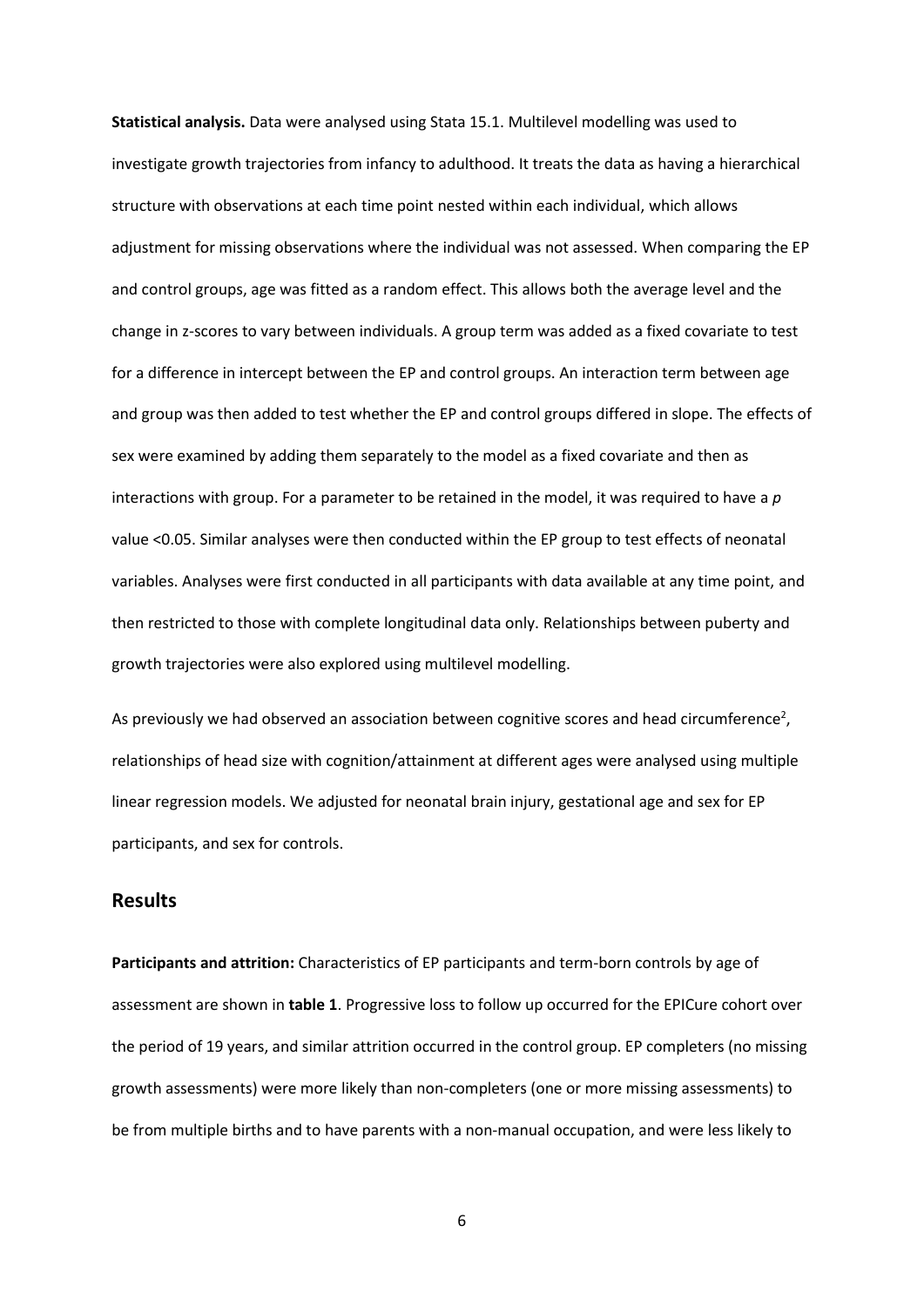have severe motor disability at 2.5 years (online supplementary **table S1**) but in other respects the cohort included in this analysis were representative of the total original cohort.

**Growth trajectories:** Mean z-scores for growth measures in EP participants were significantly below zero from age 2.5 to 19 years; at 19 years, height was -0.98 SD, weight -0.25 SD and head circumference -0.84 SD; because of discrepant catch up in weight rather than height, BMI z scores increased faster from 6 to 19 years to be on average 0.32 SD greater than population means (**table 1**). In the EP group the trajectory of weight (and therefore BMI) z-scores showed a greater relative increase between 6 and 11 years, with a subsequent similar trajectory to controls over adolescence to 19 years (**figure 1**). Trajectories in height and head circumference were similar in EP and control participants. Similar findings were present when compared to controls: at 19 years, on average EP individuals were 4.0 cm shorter and 6.8kg lighter with a 1.5 cm smaller head circumference relative to controls; mean BMI in EP individuals was 23.3 kg/m<sup>2</sup> (95% CI 22.6 to 24.1); 23.4% (30/128) met criteria for overweight and 6.3% (8/128) for obese, and were not significantly different from controls in whom mean BMI was  $24.7 \text{ kg/m}^2$  (95% CI 23.3 to 26.1). There were no sex differences in either group. At 11 years, 13.8% (30/217) of EP children met criteria for overweight and 0.9% (2/217) for obese, lower than controls (overweight: 17.1%; obese: 4.0%), but the differences were not statistically significant *(p=0.089)*. EP participants who were overweight or obese at 11 years were at higher risk of being overweight or obese at 19 years (RR [95% CI]: 3.16 [1.97, 5.07], *p*<0.001).

From age 2.5 to 19 years, using multilevel modelling z scores for height were on average 0.83 SD lower in EP participants compared to controls, weight 0.94 SD lower, and head circumference 1.22 SD lower (all *p*<0.001; **table 2**). Using multilevel modelling, EP participants on average showed catchup gain in weight by 0.06 SD per year (0.05 to 0.07), BMI by 0.08 SD (0.07 to 0.10), and head circumference by 0.04 SD (0.03 to 0.05; all *p* <0.001), but no evidence of catch-up in height. There were no significant differences between z scores of males and females for all four growth measures in either group at each age (**table 2 & figure S1a**).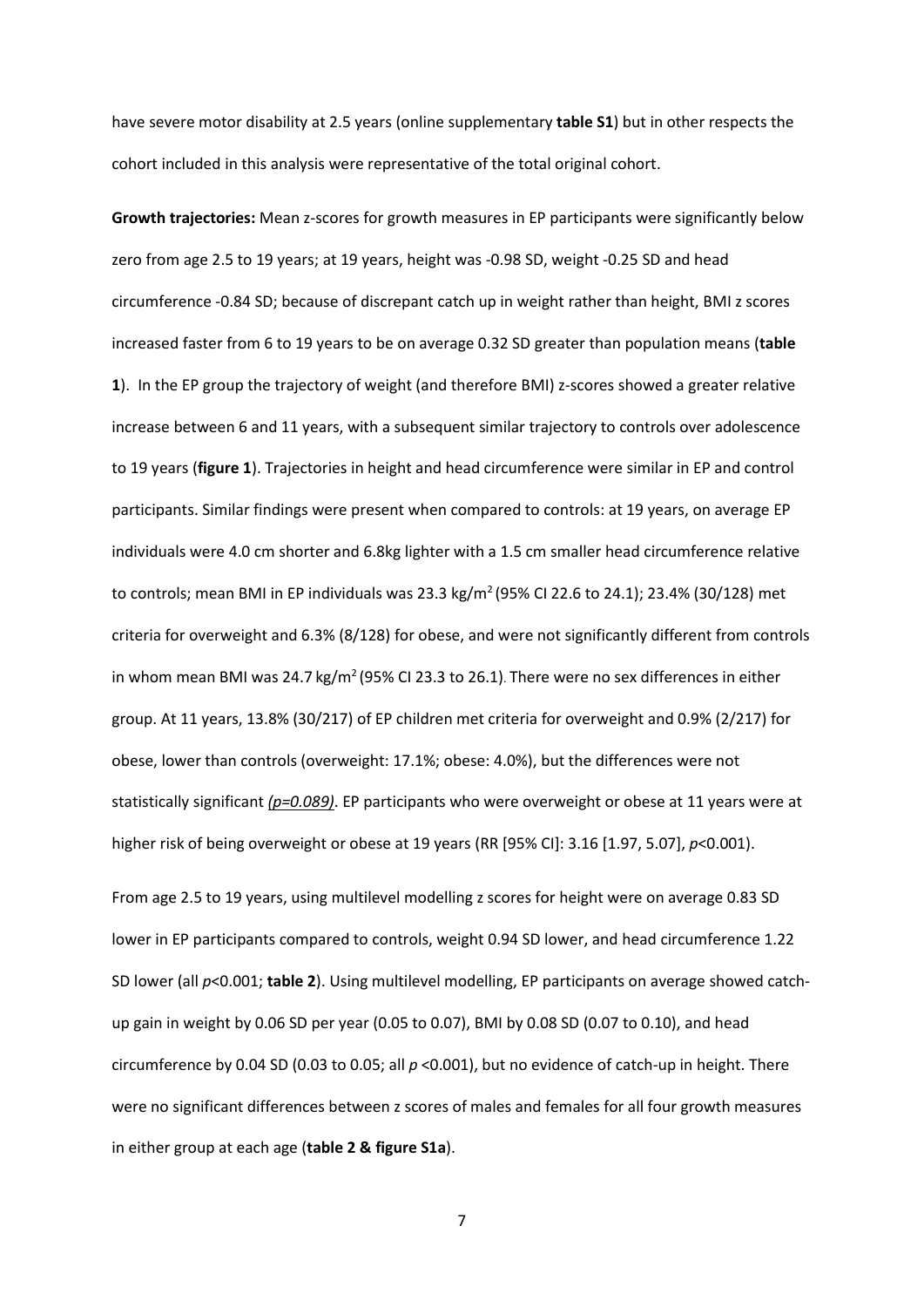**Impact of neonatal variables –** We evaluated the influence of neonatal factors on growth over 19 years within EP participants using multilevel models (**Table 3**). Birthweight for gestational age was related to height and head circumference trajectories (all *p*<0.001) and white ethnicity to height and weight at age 2.5, 6 and 11 years but not at 19 years (**figure S1b**). Gestational age, despite the narrow range among this group (23-25 weeks), was significantly related to head growth (*p*<0.001). The variable "enteral feeds begun before day 7" was positively related to all outcomes except for height at 19 years (**figure S1c**), but other neonatal variables, including neonatal brain injury and the use of long courses of postnatal steroid (commonly used in 1995), were not related to growth in this model. All analyses were repeated among participants who were examined at each age with essentially similar findings (**tables S2 and S3)**. Some significances were reduced but the direction and magnitude of effects were similar.

**Puberty and growth in adulthood:** EP boys and girls at age 11 reported similar pubertal development compared with term-born boys and girls. Proportions who had entered puberty were 15% for boys in both groups, 40% for EP girls. This compared to 32% for term-born girls (*p*=0.301; **table S4**). At 11 years, EP and term-born girls (but not boys) who have entered puberty were significantly taller than prepubescent peers. In contrast, by 19 years, height did not differ with pubertal status at 11 years in either boys or girls for both groups (**figure 2**; **table S5**).

**Head size and cognition/attainment:** In the EP group, reduced head circumference z-scores were positively correlated with lower IQ and attainment scores at each age, which remained significant after adjustment for neonatal brain injury, sex and gestational age, and after excluding participants with severe motor disability (coefficients ranging 1.98-5.67; **table S6**).

#### **Discussion**

We report growth trajectories from infancy to early adulthood in EP survivors born in 1995. Growth patterns in height and head circumference were similar in EP participants and term-born controls, but EP participants remained shorter and lighter and had smaller head circumferences than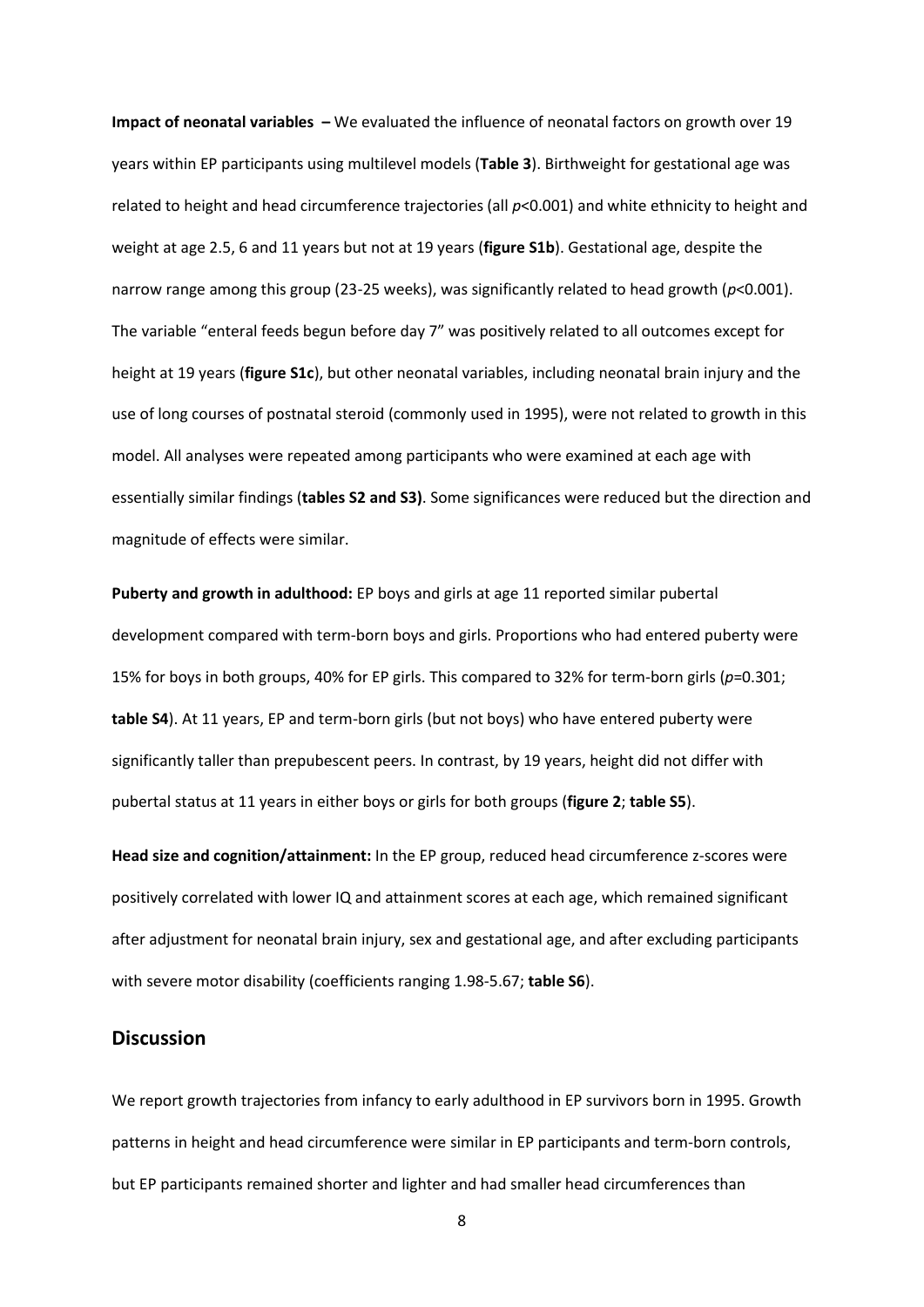reference data or controls. With the exception of height, multilevel modelling shows evidence of catch-up growth in the EP group throughout childhood and adolescence, for weight by 0.06 SD per year and head circumference by 0.04 SD. In this clinical cohort, catch up was greatest in weight, and therefore BMI, between 6 and 11 years but similar proportions of EP and control participants were considered overweight or obese at 19 years. We evaluated a range of possible influences on growth to 19 years. Pubertal status at 11y was not associated with final height but in the group that commenced enteral feeds in the first week, better childhood and adolescent growth was found. Head size was associated with IQ score at 19 years.

It is hard to make direct comparisons with other studies of growth attainment in adulthood in preterm children, as they have focused on VLBW/ELBW survivors, which included children born at higher gestations who were small for gestational age and had a higher mean birthweight and gestational age<sup>4-6,8</sup>. This report supports findings from the Canadian cohort of 147 ELBW children<sup>6</sup>. In contrast, among 42 ELBW participants from Victoria, Australia average weight was attained by early adulthood<sup>4</sup>. A further study conducted in Cleveland, Ohio reported complete catch-up in weight among VLBW females in young adulthood, but not among males<sup>5</sup>. The authors argue that this might be related to the lesser neonatal and early childhood morbidity among VLBW females<sup>5</sup>. We did not find significant differences between males and females in any growth measure in either EP or control groups.

Both groups showed similar pubertal development in early adolescence, in agreement with previous studies<sup>7,21,22</sup>. Pubertal status at 11 years was unrelated to final height in both groups, again in support of previous findings<sup>23,24</sup>. Early sexual maturity has been reported in low-birth-weight (LBW)/VLBW girls 25,26, but this was not demonstrated in our study. We did not collect information on parental height or determine bone age, but final height is dependent on mid-parental height 4,21, although in very low birthweight children advanced bone age in adolescence may contribute to shorter height in adulthood $^{22}$ .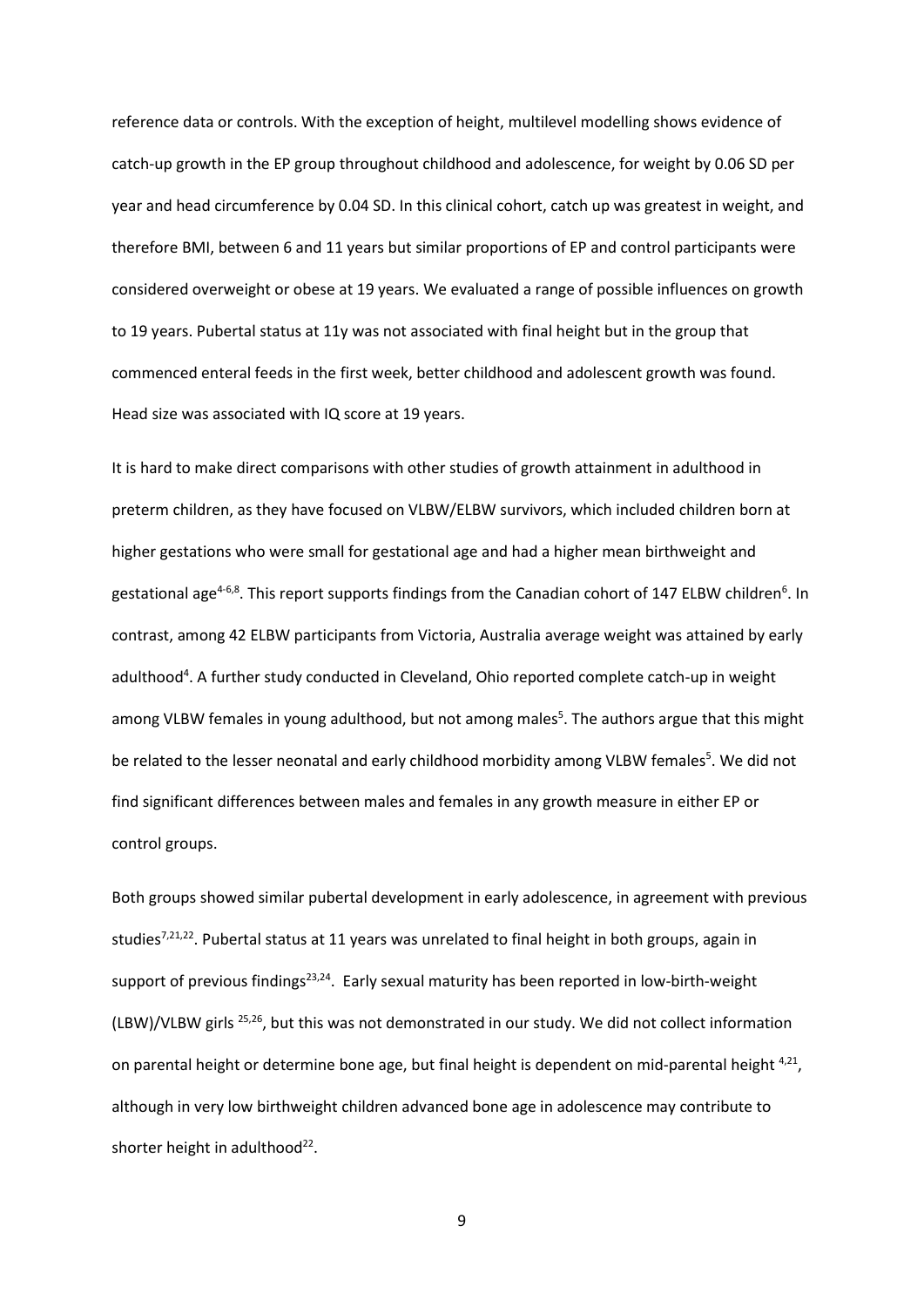Irrespective of size at birth, mean BMI in the EP group and controls at age 19 was significantly above the 1990 UK population standards, indicating that they were relatively heavy for their height. In previous cohorts it normalised but was not significantly different from population norms<sup>4,6</sup>. We show greater relative catch-up in BMI among EP participants than among term-born controls over time, consistent with the Swedish cohort<sup>1</sup>. The rates of overweight (23%) and obesity (6%) for EP participants in young adulthood are much higher than those reported in the 1990 UK population at age 18 – around 10% for overweight and 1% for obesity<sup>19</sup>, but the findings are consistent with those among controls and may reflect secular trends. There is accumulating evidence that low birth weight together with rapid growth in weight or BMI in childhood is associated with increased risk for cardiovascular diseases in adult life<sup>27-30</sup>. We also show that EP participants being overweight/obese at 11 years were at increased risk of being overweight/obese at 19 years. Early interventions can help to prevent obesity among young people.

Associations of subnormal head size with poor developmental outcomes have been reported for VLBW children at school age<sup>22,31</sup>. We show that the positive relationship between head size and cognitive outcomes persists into early adulthood, despite improved growth velocity in head circumference. Consistent with our previous reports<sup>2,3</sup>, head size in the EP cohort at 11 and 19 years continued to be significantly associated with birth characteristics, being smaller for babies born at lower gestational ages (0.46 SD per week) and those with low birthweight for gestation (0.38 SD per birthweight SD).

Within the EP cohort, birth weight for gestational age predicted height and head size at all ages, indicating that intrauterine growth has an important effect on growth into adulthood. In adulthood, head size was smaller in EP participants receiving long courses of postnatal steroid. Short-term detrimental effects of long courses of postnatal steroid on growth have been reported in premature children<sup>2,3,32,33</sup>. EP children appeared to have better growth in weight and BMI in early adulthood following early introduction of enteral feeding. Nutritional practices varied greatly among neonatal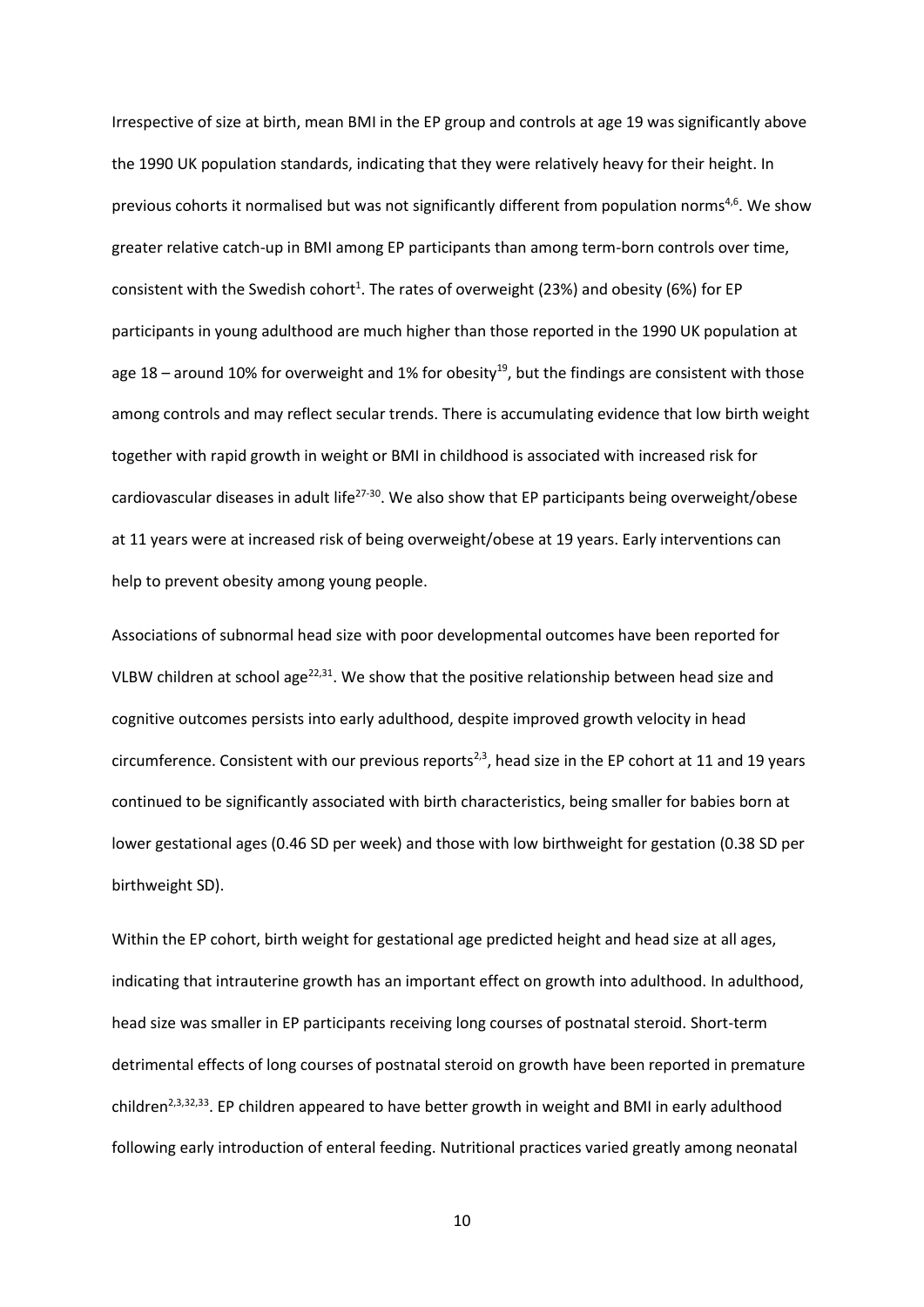intensive care units, reflecting both lack of evidence and strong local traditions<sup>34</sup>. Our findings show an association but randomised trials are needed to show causation and this may reflect a group of individuals with less severe neonatal illness.

The strength of this study lies in the longitudinal design with data collected at multiple ages. Other strengths are the inclusion of a comparison group and the use of multilevel modelling to partially account for attrition, and the validation analysis of individuals with complete follow-up. The major weakness is that the number of participants lost to follow-up increased over time and dropout was associated with markers of social disadvantage and disability. However, our findings were strengthened by the analysis of individuals with complete follow-up which corroborated the main results, and there were no significant differences in growth measures between participants with complete and incomplete data. Growth trajectories from participants with complete data were similar compared to all participants (figure S2). Controls were recruited at age 6 years, and thus we did not have measures in early childhood for comparison.

In conclusion, impaired growth over the postnatal period among extremely preterm births, related to birth characteristics and feeding patterns, was reflected in lower linear growth and smaller head circumferences, associated with lower cognitive attainment over childhood to 19 years. In contrast, rapid increase in weight relative to height between 6 and 11 years led to elevated average BMI values in this group.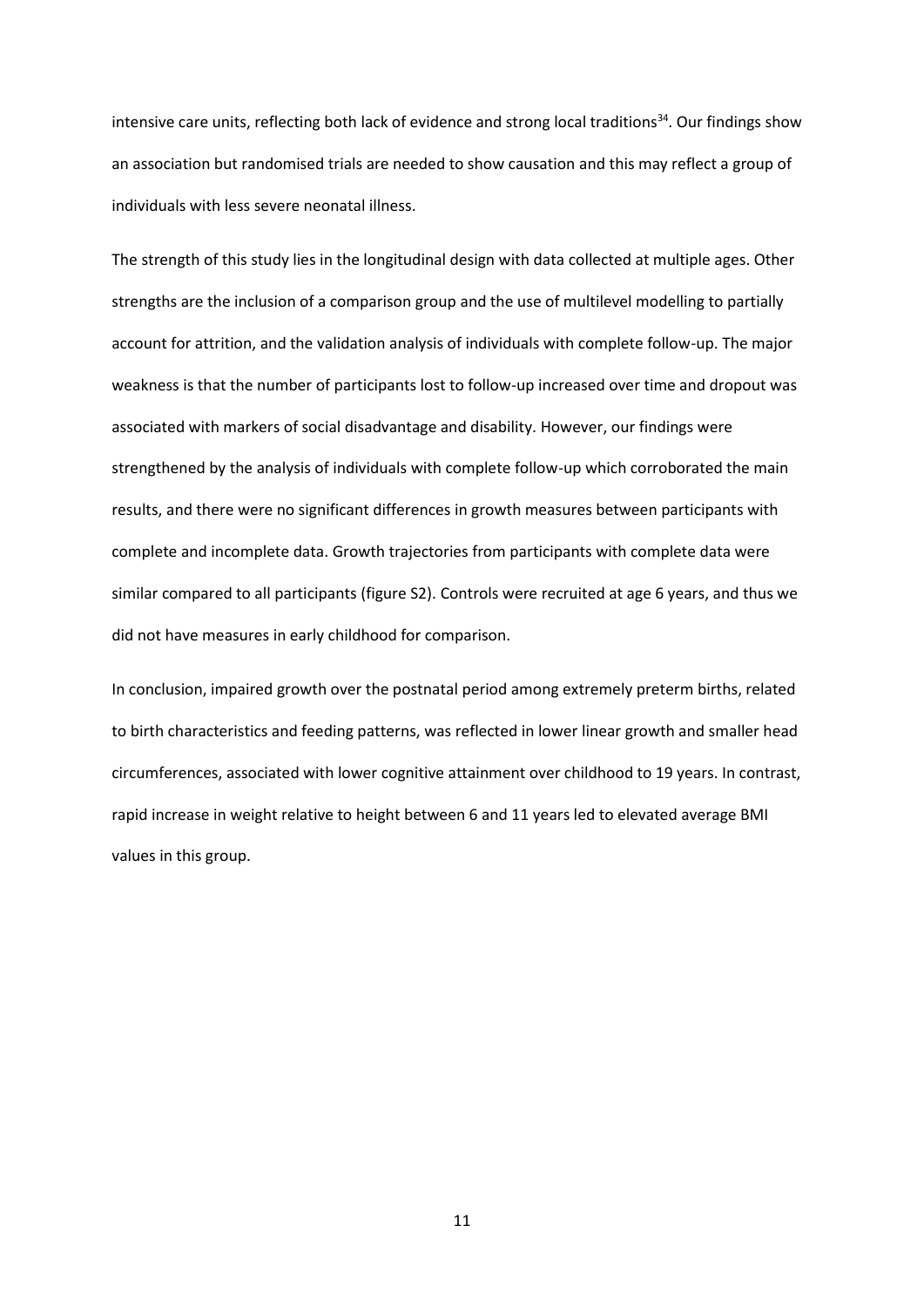**Acknowledgements** The authors thank the EPICure cohort participants for their continued contribution to this study.

**Contributors** YN contributed to the analysis and interpretation of data, drafted the first version of the manuscript and revised it for important intellectual content. JB assisted in the design of the 19 year follow-up study, collected the data, and reviewed and revised the manuscript for intellectual content. RG, JH and JK critically reviewed and revised the manuscript for intellectual content. NM conceptualised and designed the study, obtained funding, supervised data collection, and critically reviewed and revised the manuscript. All authors approved the final manuscript as submitted and agree to be accountable for all aspects of the work.

**Funding** This study was funded by the Medical Research Council UK (MRC Ref MR/J01107X/1). NM receives a proportion of funding from the Department of Health's NIHR Biomedical Research Centres funding scheme at UCLH/UCL.

**Competing interests** None declared.

**Financial disclosure** NM declares consultancy fees from Novartis and Shire, other authors have no financial relationships to disclose.

**Ethics approval** The study at 19 years was approved by the South Central Hampshire A Research Ethics Committee (Ref: 13/SC/0514).

**Data sharing statement** Data are available subject to the EPICure Data Sharing Policy (www.epicure.ac.uk).

**Provenance and peer review** Not commissioned; externally peer reviewed.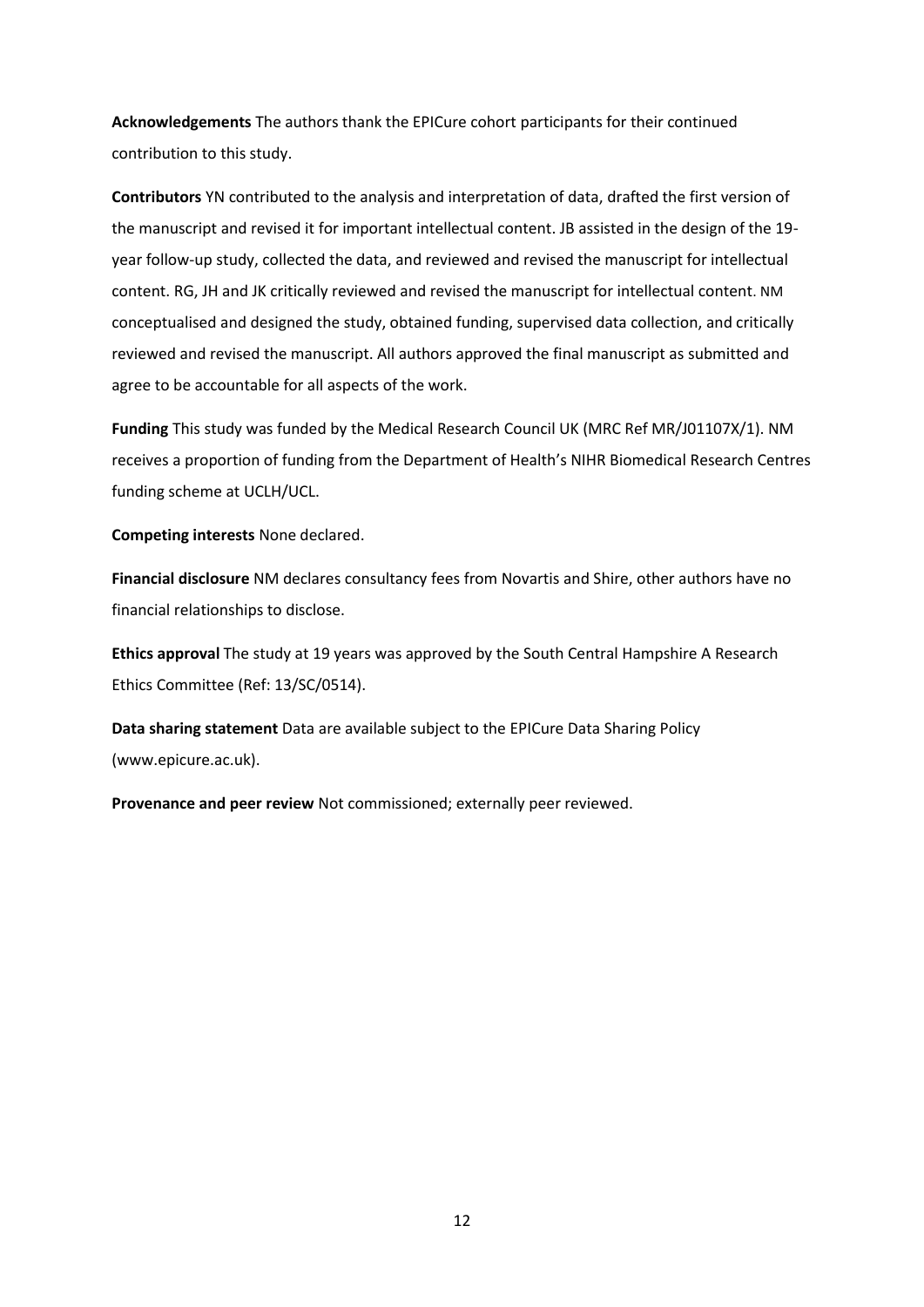# **References**

- 1. Farooqi A, Hagglof B, Sedin G, Gothefors L, Serenius F. Growth in 10- to 12-year-old children born at 23 to 25 weeks' gestation in the 1990s: a Swedish national prospective follow-up study. *Pediatrics.* 2006;118(5):e1452-1465.
- 2. Wood NS, Costeloe K, Gibson AT, et al. The EPICure study: growth and associated problems in children born at 25 weeks of gestational age or less. *Archives of Disease in Childhood.*  2003;88(6):F492-F500.
- 3. Bracewell MA, Hennessy EM, Wolke D, Marlow N. The EPICure study: growth and blood pressure at 6 years of age following extremely preterm birth. *Arch Dis Child Fetal Neonatal Ed.* 2008;93(2):F108-114.
- 4. Doyle LW, Faber B, Callanan C, Ford GW, Davis NM. Extremely low birth weight and body size in early adulthood. *Archives of disease in childhood.* 2004;89(4):347-350.
- 5. Hack M, Schluchter M, Cartar L, Rahman M, Cuttler L, Borawski E. Growth of very low birth weight infants to age 20 years. *Pediatrics.* 2003;112(1):E30-E38.
- 6. Saigal S, Stoskopf B, Streiner D, Paneth N, Pinelli J, Boyle M. Growth trajectories of extremely low birth weight infants from birth to young adulthood: a longitudinal, population-based study. *Pediatr Res.* 2006;60(6):751-758.
- 7. Ford GW, Doyle LW, Davis NM, Callanan C. Very low birth weight and growth into adolescence. *Archives of Pediatrics & Adolescent Medicine.* 2000;154(8):778-784.
- 8. Ericson A, Kallen B. Very low birthweight boys at the age of 19. *Archives of Disease in Childhood.* 1998;78(3):F171-F174.
- 9. Arnold CC, Kramer MS, Hobbs CA, Mclean FH, Usher RH. Very-Low-Birth-Weight a Problematic Cohort for Epidemiologic Studies of Very Small or Immature Neonates. *Am J Epidemiol.* 1991;134(6):604-613.
- 10. Costeloe K, Hennessy E, Gibson AT, Marlow N, Wilkinson AR, Grp ES. The EPICure study: Outcomes to discharge from hospital for infants born at the threshold of viability. *Pediatrics.*  2000;106(4):659-671.
- 11. Johnson S, Fawke J, Hennessy E, et al. Neurodevelopmental Disability Through 11 Years of Age in Children Born Before 26 Weeks of Gestation. *Pediatrics.* 2009;124(2):E249-E257.
- 12. Marlow N, Wolke D, Bracewell MA, Samara M, Grp ES. Neurologic and developmental disability at six years of age after extremely preterm birth. *New Engl J Med.* 2005;352(1):9- 19.
- 13. Linsell L, Johnson S, Wolke D, et al. Cognitive trajectories from infancy to early adulthood following birth before 26 weeks of gestation: a prospective, population-based cohort study. *Archives of Disease in Childhood.* 2018;103(4):363-370.
- 14. Marshall WA, Tanner JM. Variations in pattern of pubertal changes in girls. *Arch Dis Child.*  1969;44(235):291-303.
- 15. Marshall WA, Tanner JM. Variations in the pattern of pubertal changes in boys. *Arch Dis Child.* 1970;45(239):13-23.
- 16. Clark EM, Ness AR, Tobias JH. Gender differences in the ratio between humerus width and length are established prior to puberty. *Osteoporosis Int.* 2007;18(4):463-470.
- 17. Chavarro JE, Watkins DJ, Afeiche MC, et al. Validity of Self-Assessed Sexual Maturation Against Physician Assessments and Hormone Levels. *J Pediatr.* 2017;186:172-178 e173.
- 18. Rasmussen AR, Wohlfahrt-Veje C, Tefre de Renzy-Martin K, et al. Validity of self-assessment of pubertal maturation. *Pediatrics.* 2015;135(1):86-93.
- 19. Cole TJ, Bellizzi MC, Flegal KM, Dietz WH. Establishing a standard definition for child overweight and obesity worldwide: international survey. *BMJ.* 2000;320(7244):1240-1243.
- 20. Wood NS, Marlow N, Costeloe K, Gibson AT, Wilkinson AR, Grp ES. Neurologic and developmental disability after extremely preterm birth. *New Engl J Med.* 2000;343(6):378- 384.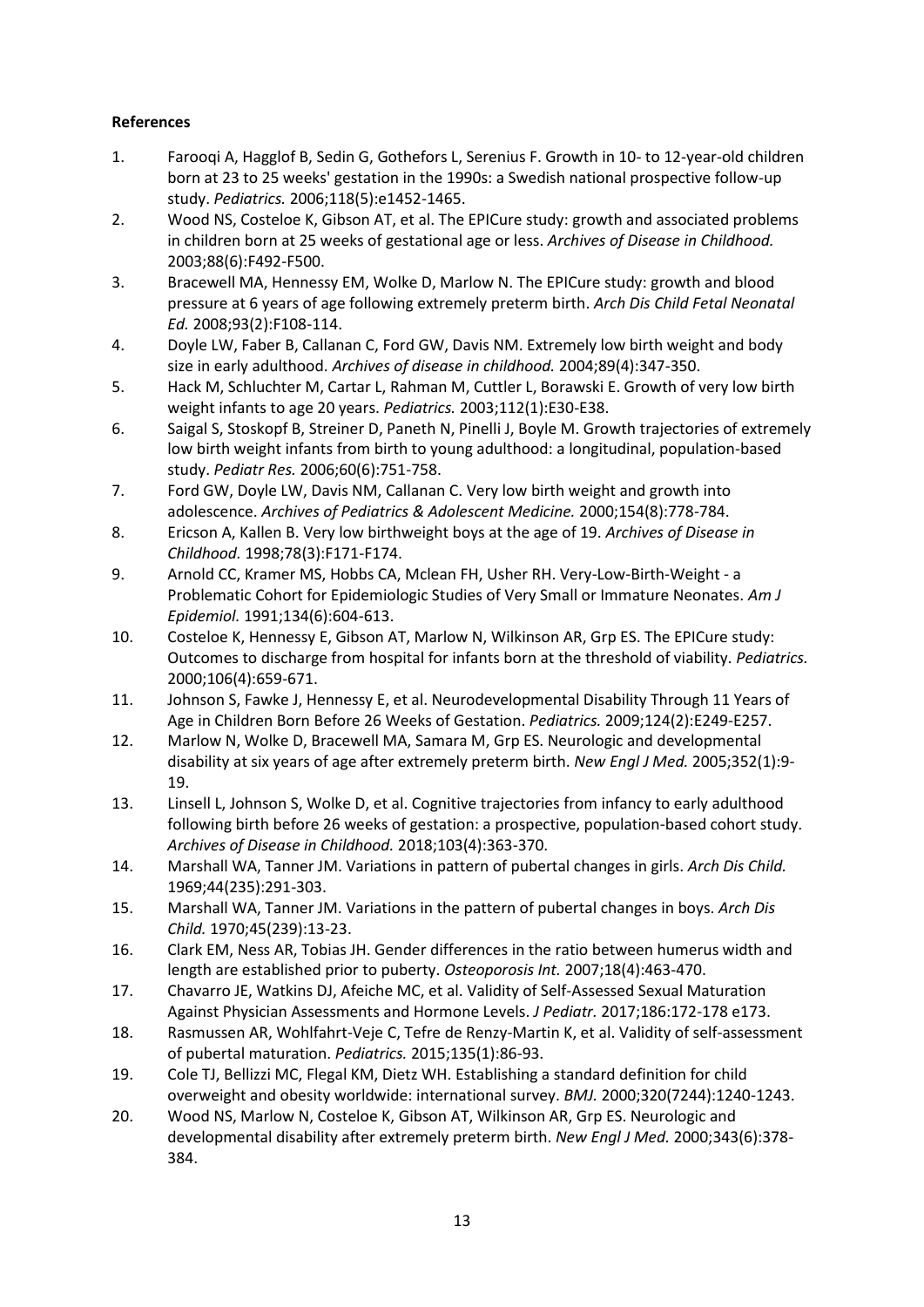- 21. Peralta-Carcelen M, Jackson DS, Goran MI, Royal SA, Mayo MS, Nelson KG. Growth of adolescents who were born at extremely low birth weight without major disability. *J Pediatr.*  2000;136(5):633-640.
- 22. Powls A, Botting N, Cooke RWI, Pilling D, Marlow N. Growth impairment in very low birthweight children at 12 years: Correlation with perinatal and outcome variables. *Archives of Disease in Childhood.* 1996;75(3):F152-F157.
- 23. Vizmanos B, Marti-Henneberg C, Cliville R, Moreno A, Fernandez-Ballart J. Age of pubertal onset affects the intensity and duration of pubertal growth peak but not final height. *Am J Hum Biol.* 2001;13(3):409-416.
- 24. Abbassi V. Growth and normal puberty. *Pediatrics.* 1998;102(2 Pt 3):507-511.
- 25. Ibanez L, Ferrer A, Marcos MV, Hierro FR, de Zegher F. Early puberty: rapid progression and reduced final height in girls with low birth weight. *Pediatrics.* 2000;106(5):E72.
- 26. Nelson KG. Premature thelarche in children born prematurely. *J Pediatr.* 1983;103(5):756- 758.
- 27. Eriksson JG, Forsen T, Tuomilehto J, Osmond C, Barker DJP. Early growth and coronary heart disease in later life: longitudinal study. *Brit Med J.* 2001;322(7292):949-953.
- 28. Eriksson JG, Forsen T, Tuomilehto J, Winter PD, Osmond C, Barker DJP. Catch-up growth in childhood and death from coronary heart disease: longitudinal study. *Bmj-Brit Med J.*  1999;318(7181):427-431.
- 29. Monteiro POA, Victora CG. Rapid growth in infancy and childhood and obesity in later life a systematic review. *Obes Rev.* 2005;6(2):143-154.
- 30. Parsons TJ, Power C, Manor O. Fetal and early life growth and body mass index from birth to early adulthood in 1958 British cohort: longitudinal study. *Brit Med J.* 2001;323(7325):1331- 1335.
- 31. Hack M, Breslau N, Weissman B, Aram D, Klein N, Borawski E. Effect of Very-Low-Birth-Weight and Subnormal Head Size on Cognitive-Abilities at School Age. *New Engl J Med.*  1991;325(4):231-237.
- 32. Finer NN, Craft A, Vaucher YE, Clark RH, Sola A. Postnatal steroids: Short-term gain, longterm pain? *J Pediatr-Us.* 2000;137(1):9-13.
- 33. Papile LA, Tyson JE, Stoll BJ, et al. A multicenter trial of two dexamethasone regimens in ventilator-dependent premature infants. *New Engl J Med.* 1998;338(16):1112-1118.
- 34. Klingenberg C, Embleton ND, Jacobs SE, O'Connell LAF, Kuschel CA. Enteral feeding practices in very preterm infants: an international survey. *Arch Dis Child-Fetal.* 2012;97(1):F56-F61.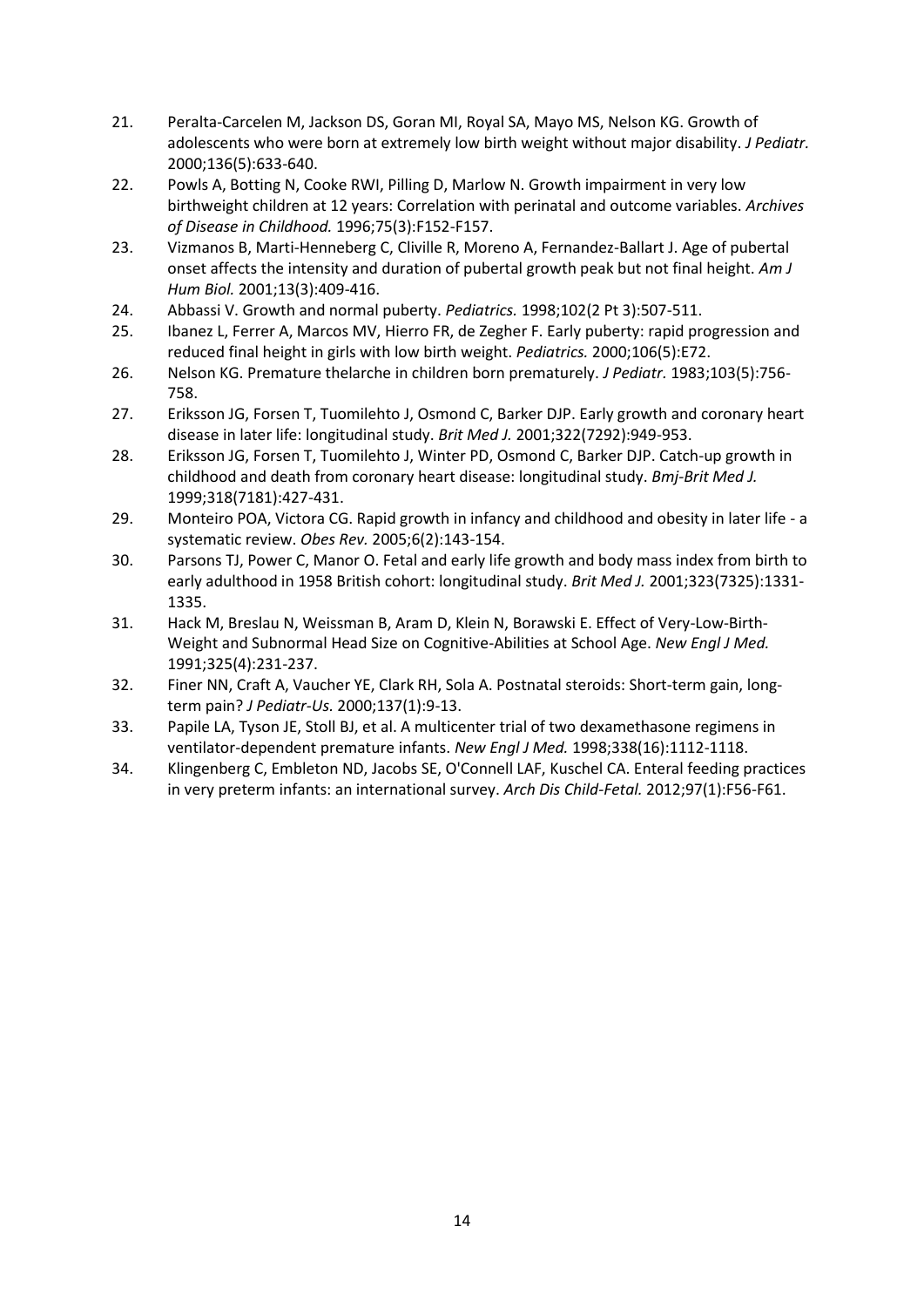**Table 1 Characteristics in extremely preterm (EP) participants and term-born controls by age of assessment** 

|                              |                 | Whole cohort     |                           | Age 2.5 years <sup>+</sup> | Age 6 years                           |                   | Age 11 years                  |                               | Age 19 years                         |                   |
|------------------------------|-----------------|------------------|---------------------------|----------------------------|---------------------------------------|-------------------|-------------------------------|-------------------------------|--------------------------------------|-------------------|
| <b>Variables</b>             |                 | At birth         | $EP(n=315)$<br><b>EDD</b> | EP (n=283)                 | EP $(n=241)$                          | Control (n=160)   | EP $(n=219)$                  | Control (n=153)               | $EP(n=129)$                          | Control (n=65)    |
| Age (years)                  | Mean<br>(range) |                  |                           | $2.5(2.3-3.3)$             | $6.3(5.2-7.3)$                        | $6.1(5.1-7.2)$    | 10.9 (10.1-12.1)              | 10.9 (9.8-12.3)               | 19.3 (18.4-20.5)                     | 19.2 (18.1-20.3)  |
| <b>Male Sex</b>              | % (n)           | 49% (155)        | 49% (155)                 | 48% (135)                  | 51% (122)                             | 44% (71)          | 46% (101)                     | 42% (64)                      | 47% (61)                             | 38% (25)          |
| <b>Gestational age</b>       | Mean (SD)       | 24.9(0.7)        | 24.9(0.7)                 | 24.9(0.7)                  | 24.9(0.7)                             |                   | 24.9(0.7)                     | $\sim$                        | 24.9(0.8)                            |                   |
| <= 23 weeks                  | % (n)           | 9% (29)          | 9% (29)                   | 9% (26)                    | 10% (24)                              |                   | 11% (23)                      |                               | 11% (15)                             |                   |
| 24 weeks                     | % (n)           | 32% (100)        | 32% (100)                 | 32% (90)                   | 30% (73)                              |                   | 32% (70)                      |                               | 29% (37)                             |                   |
| 25 weeks                     | % (n)           | 59% (186)        | 59% (186)                 | 59% (167)                  | 60% (144)                             |                   | 57% (126)                     |                               | 60% (77)                             |                   |
| <b>Neonatal Brain injury</b> | % (n/N)         | 23% (71/314)     | 23% (71/314)              | 22% (63/283)               | 22% (54/241)                          |                   | 22% (49/218)                  |                               | 17% (22/128)                         |                   |
| <b>Growth parameters</b>     |                 |                  |                           |                            |                                       |                   |                               |                               |                                      |                   |
|                              | Mean            |                  |                           | 88.6                       | 112.7                                 | 116.2             | 139.7                         | 144.5                         | 163.7                                | 167.7             |
| Height (cm)                  | $(95\%CI)$      |                  |                           | (88.1, 89.1)               | (111.9, 113.5)                        | (115.2, 117.2)    | (138.7, 140.6)                | (143.3, 145.8)                | (162.0, 165.3)                       | (165.6, 169.7)    |
|                              |                 |                  |                           | $[n=258]$                  | $[n=237]$                             | $[n=159]$         | $[n=218]$                     | $[n=153]$                     | $[n=129]$                            | $[n=65]$          |
| Difference in means          | (95%CI)         |                  |                           |                            | $-3.5(-4.8,-2.3)$                     |                   | $-4.9(-6.4,-3.3)$<br>.        |                               | $-4.0$ ( $-6.8$ , $-1.3$ )           |                   |
|                              | Mean            |                  |                           | $-0.70$                    | $-0.95$                               | $-0.00$           | $-0.55$                       | 0.15                          | $-0.98$                              | $-0.18$           |
| Height z-score               | (95%CI)         |                  |                           | $(-0.84, -0.55)$           | $(-1.09, -0.81)$                      | $(-0.17, 0.17)$   | $(-0.69, -0.41)$              | $(-0.01, 0.32)$               | $(-1.19, -0.78)$                     | $(-0.42, 0.06)$   |
|                              |                 |                  |                           | $[n=258]$                  | $[n=237]$                             | $[n=159]$         | $[n=218]$                     | $[n=153]$                     | $[n=129]$                            | $[n=65]$          |
| Difference in means          | (95%CI)         |                  |                           |                            | $-0.95$ ( $-1.16$ , $-0.73$ )         |                   | $-0.71$ ( $-0.92$ , $-0.50$ ) |                               | $-0.81$ ( $-1.14$ , $-0.47$ )        |                   |
|                              | Mean            | 0.75(0.73, 0.76) | 2.57(2.51, 2.62)          | 11.9 (11.7, 12.1)          | 18.8 (18.3, 19.3)                     | 21.6 (21.0, 22.3) | 34.1 (33.0, 35.2)             | 38.4 (36.8, 40.0)             | 62.8 (60.4,                          | 69.6 (65.2,       |
| Weight (kg)                  | (95%CI)         | $[n=315]$        | $[n=306]$                 | $[n=271]$                  | $[n=241]$                             | $[n=159]$         | $[n=217]$                     | $[n=152]$                     | 65.2)                                | 74.1)             |
|                              |                 |                  |                           |                            |                                       |                   |                               |                               | $[n=128]$                            | $[n=65]$          |
| Difference in means          | (95%CI)         |                  |                           |                            |                                       |                   | $-4.3(-6.1,-2.4)$             |                               | $-6.8$ ( $-11.4$ , $-2.3$ )          |                   |
|                              | Mean            | $-0.18$          | $-1.69$                   | $-1.19$                    | $-1.18$                               | 0.07              | $-0.42$                       | 0.21                          | $-0.25$                              | 0.54              |
| Weight z-score               | (95%CI)         | $(-0.26, -0.09)$ | $(-1.81, -1.57)$          | $(-1.35, -1.03)$           | $(-1.35, -1.01)$                      | $(-0.12, 0.25)$   | $(-0.59, -0.25)$              | (0.02, 0.39)                  | $(-0.51, -0.00)$                     | (0.18, 0.89)      |
|                              |                 | $[n=312]$        | $[n=299]$                 | $[n=271]$                  | $[n=241]$                             | $[n=159]$         | $[n=217]$                     | $[n=152]$                     | $[n=128]$                            | $[n=65]$          |
| Difference in means          | (95%CI)         |                  |                           | $\sim$                     | $-1.25$ ( $-1.51$ , $-0.99$ )         |                   | $-0.62$ ( $-0.88$ , $-0.37$ ) |                               | $-0.79$ ( $-1.22$ , $-0.36$ )        |                   |
| BMI (kg/m2)                  | Mean            |                  |                           | 15.1 (14.9, 15.3)          | 14.6 (14.4, 14.8)                     | 15.9 (15.6, 16.2) | 17.3 (16.9, 17.7)             | 18.2 (17.6, 18.7)             | 23.3(22.6, 24.1)                     | 24.7 (23.3, 26.1) |
|                              | (95%CI)         |                  |                           | $[n=253]$                  | $[n=237]$                             | $[n=158]$         | $[n=217]$                     | $[n=152]$                     | $[n=128]$                            | $[n=65]$          |
| Difference in means          | (95%CI)         |                  |                           | $\sim 10^{-10}$            | $\frac{-1.3(-1.7,-1.0)}{2}$           |                   | $-0.9$ (-1.5, -0.2)           |                               | $-1.3$ $(-2.8, 0.1)$                 |                   |
|                              | Mean            |                  |                           | $-1.00$ $(-1.17, -0.83)$   | $-0.87$ ( $-1.03$ , $-$               | $0.11 (-0.07,$    | $-0.22$ ( $-0.40$ , $-$       | $0.17$ ( $-0.03$ ,            | 0.32(0.08, 0.56)                     | 0.69(0.36,        |
| <b>BMI z-score</b>           | (95%CI)         |                  |                           | $[n=253]$                  | 0.70)                                 | 0.29)             | 0.03)                         | 0.37)                         | $[n=128]$                            | 1.02)             |
|                              |                 |                  |                           |                            | $[n=237]$                             | $[n=158]$         | $[n=217]$                     | $[n=152]$                     |                                      | $[n=65]$          |
| Difference in means          | (95%CI)         | 23.3             | 33.3                      | 48.3                       | $-0.98$ ( $-1.23$ , $-0.73$ )<br>50.6 | 52.2              | 52.5                          | -0.39 ( -0.66, -0.11)<br>54.3 | $-0.37$ ( $-0.78$ , $0.04$ )<br>55.0 | 56.6              |
| <b>Head circumference</b>    | Mean            | (23.1, 23.5)     | (33.1, 33.6)              | (48.1, 48.6)               | (50.3, 50.8)                          | (52.0, 52.4)      | (52.3, 52.8)                  | (54.1, 54.5)                  | (54.7, 55.4)                         | (56.1, 57.0)      |
| (cm)                         | (95%CI)         | $[n=209]$        | $[n=293]$                 | $[n=278]$                  | $[n=239]$                             | $[n=160]$         | $[n=217]$                     | $[n=152]$                     | $[n=125]$                            | $[n=63]$          |
| Difference in means          | (95%CI)         | $\sim$           |                           |                            | $-1.6$ (-2.0, -1.3)                   |                   | $-1.8$ (-2.1, -1.4)           |                               | $-1.5(-2.1, -0.9)$                   |                   |
|                              |                 | $-0.24$          | $-0.88$                   | $-1.56$                    | $-1.63$                               | $-0.33$           | $-1.27$                       | $-0.01$                       | $-0.84$                              | 0.29              |
| Head circumference z-        | Mean            | $(-0.42, -0.06)$ | $(-1.06, -0.70)$          | $(-1.74, -1.39)$           | $(-1.79, -1.46)$                      | $(-0.49, -0.17)$  | $(-1.44, -1.10)$              | $(-0.17, 0.14)$               | $(-1.07, -0.61)$                     | (0.02, 0.55)      |
| score                        | (95%CI)         | $[n=207]$        | $[n=287]$                 | $[n=278]$                  | $[n=239]$                             | $[n=160]$         | $[n=217]$                     | $[n=152]$                     | $[n=125]$                            | $[n=63]$          |
| Difference in means          | (95%CI)         |                  | $\sim$ 10 $\pm$           | $\sim$ $ \sim$             | $-1.30$ (-1.54, -1.06)                |                   | $-1.26$ (-1.50, -1.02)        |                               | $-1.13$ ( $-1.50$ , $-0.75$ )        |                   |

**<sup>+</sup>**Growth measures corrected for prematurity at 2.5 years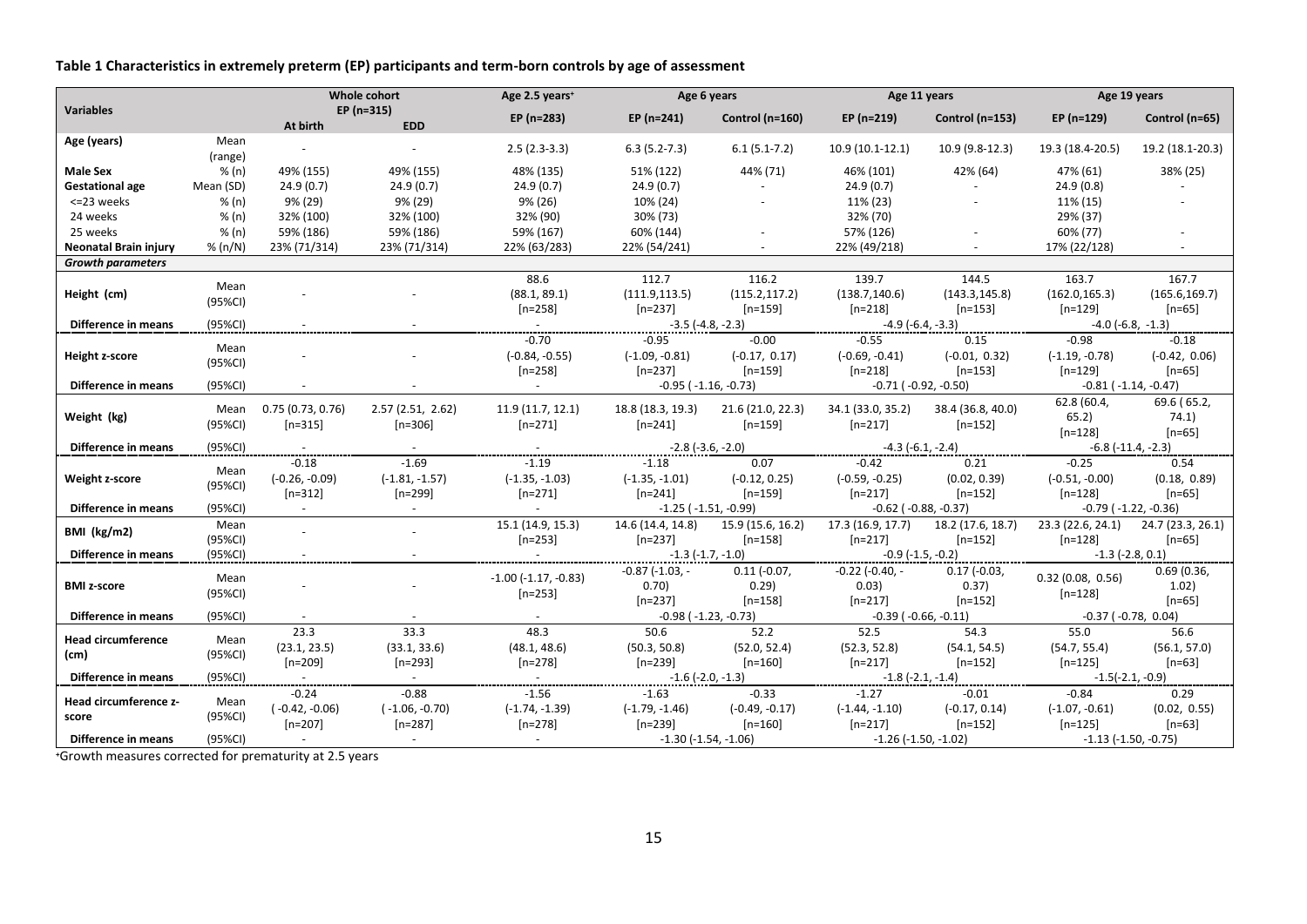#### **Table 2 Estimated mean differences and 95% confidence intervals in z-scores for growth parameters from multilevel modelling analyses in extremely preterm (EP) participants and term-born controls <sup>a</sup>**

| (a)                    |                                                                 |                                                                 |                                                                 |                                                                 |  |
|------------------------|-----------------------------------------------------------------|-----------------------------------------------------------------|-----------------------------------------------------------------|-----------------------------------------------------------------|--|
| Parameter              | Height z-score                                                  | <b>Weight z-score</b>                                           | <b>BMI z-score</b>                                              | Head circumference z-<br>score                                  |  |
|                        | Unadjusted model b<br>$(n=489)$<br>Estimate (95% CI)            | Unadjusted model b<br>$(n=491)$<br>Estimate (95% CI)            | Unadjusted model b<br>$(n=486)$<br>Estimate (95% CI)            | Unadjusted model b<br>$(n=493)$<br>Estimate (95% CI)            |  |
| EP (ref.=controls) $c$ | $-0.83$ $(-1.01, -0.64)$                                        | $-0.94$ ( $-1.15$ , $-0.73$ )                                   | $-0.78$ ( $-1.00$ , $-0.56$ )                                   | $-1.22$ ( $-1.43$ , $-1.02$ )                                   |  |
| Age at assessment d    | $-0.00$ $(-0.01, 0.00)$                                         | 0.06(0.05, 0.07)                                                | 0.05(0.02, 0.07)                                                | 0.04(0.03, 0.05)                                                |  |
| EP*Age                 |                                                                 |                                                                 | 0.04(0.01, 0.07)                                                |                                                                 |  |
| (b)                    |                                                                 |                                                                 |                                                                 |                                                                 |  |
|                        | Adjusted for sex <sup>e</sup><br>$(n=489)$<br>Estimate (95% CI) | Adjusted for sex <sup>e</sup><br>$(n=491)$<br>Estimate (95% CI) | Adjusted for sex <sup>e</sup><br>$(n=486)$<br>Estimate (95% CI) | Adjusted for sex <sup>e</sup><br>$(n=493)$<br>Estimate (95% CI) |  |
| EP (ref.=controls) $c$ | $-0.82$ ( $-1.01$ , $-0.64$ )                                   | $-0.94$ ( $-1.15$ , $-0.73$ )                                   | $-0.78$ $(-1.00, -0.56)$                                        | $-1.22$ ( $-1.43$ , $-1.02$ )                                   |  |
| Age at assessment d    | $-0.00$ $(-0.01, 0.00)$                                         | 0.06(0.05, 0.07)                                                | 0.05(0.02, 0.07)                                                | 0.04(0.03, 0.05)                                                |  |
| EP*Age                 |                                                                 |                                                                 | 0.04(0.01, 0.07)                                                |                                                                 |  |
| Male (ref.=female)     | $-0.05$ ( $-0.23$ , $0.13$ )                                    | $0.02$ (-0.18, 0.23)                                            | $0.06$ ( $-0.14$ , $0.26$ )                                     | $-0.00$ ( $-0.20$ , $0.20$ )                                    |  |

<sup>a</sup> For all models, age was centred at 6 years to make intercept coefficients more meaningful.

b Variables in the model: group status (EP participants or controls), age at assessment and group\*age interaction. Interactions were only shown if significant. Trajectories of height, weight and head circumference z-scores were similar in the EP and control groups. The group\*age interaction was significant for BMI z-scores, indicating that the trajectory of BMI z-scores was different in the two groups.

<sup>c</sup> Estimates represent mean differences in growth measure z-scores between EP participants and controls.

<sup>d</sup> Estimates represent estimated average changes in growth measure z-scores over time: for instance, on average, weight increased by 0.06 SD per year and head circumference increased by 0.04 SD per year.

e Sex was further adjusted for to examine whether it would affect growth trajectories in the two groups. The group\*sex interactions were insignificant (not shown), which indicates similar trajectories between females and males in both groups.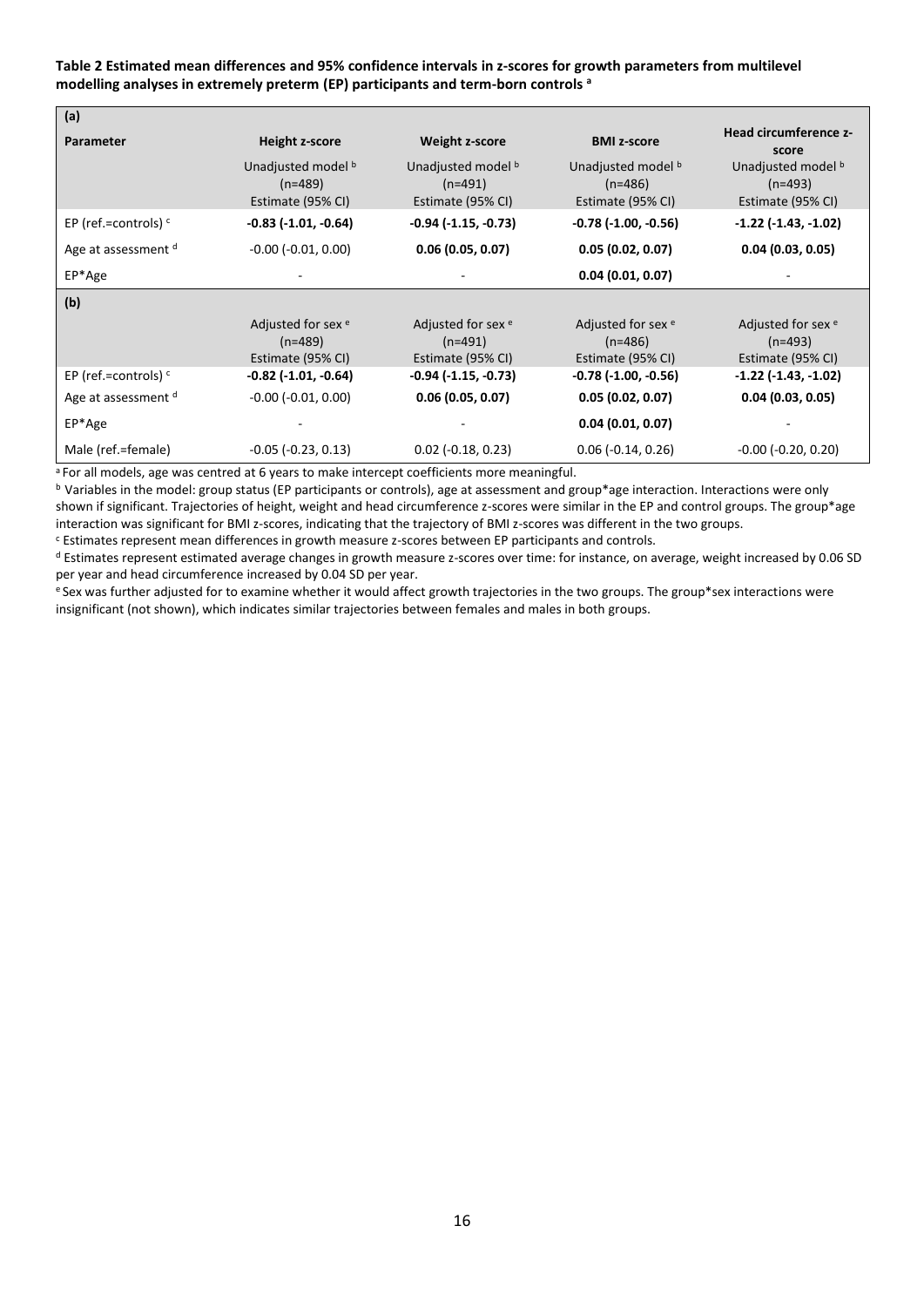#### **Table 3 Multi-level modelling: factors associated with growth trajectories within EP participants** <sup>a</sup>

| <b>Variables</b>                               | Height z-score (Unadjusted)             |                  | Height z-score (Adjusted b)<br>$(n=277)$             |                |  |
|------------------------------------------------|-----------------------------------------|------------------|------------------------------------------------------|----------------|--|
|                                                | Estimate (95% CI)                       | $\boldsymbol{p}$ | Estimate (95% CI)                                    | p              |  |
| Gestational age (per week)                     | $0.05$ (-0.11,0.21) [n=287]             | 0.546            |                                                      |                |  |
| Moderate-severe brain injury (ref.=minor/none) | $-0.26$ ( $-0.54, 0.02$ ) [n=286]       | 0.068            |                                                      |                |  |
| Birthweight z-score (per SD)                   | $0.28(0.13, 0.43)[n=284]$               | < 0.001          | 0.27(0.13,0.41)                                      | <0.001         |  |
| White ethnicity (ref.=other ethnicities)       | -0.65 (-0.94,-0.37) [n=287]             | < 0.001          | $-0.65$ ( $-0.92, -0.38$ )                           | < 0.001        |  |
| Ethnicity*Agec                                 | $0.02$ (0.00,0.05) [n=287]              | 0.041            | 0.03(0.01, 0.05)                                     | 0.007          |  |
| Enteral feeding begun before day 7 (ref.=no)   | 0.33 (0.09,0.56) [n=279]                | 0.006            | 0.35(0.13, 0.57)                                     | 0.002          |  |
| Enteral feeding*Age <sup>c</sup>               | $-0.02$ ( $-0.04, -0.00$ ) [n=279]      | 0.017            | $-0.02$ ( $-0.04$ , $-0.00$ )                        | 0.011          |  |
| Steroids for chronic lung disease (per week)   | $-0.03$ ( $-0.07,0.01$ ) [n=282]        | 0.133            |                                                      |                |  |
|                                                | Weight z-score (Unadjusted)             |                  | Weight z-score (Adjusted b)<br>$(n=280)$             |                |  |
|                                                | Estimate (95% CI)                       | $\boldsymbol{p}$ | Estimate (95% CI)                                    | p              |  |
| Gestational age (per week)                     | $-0.01$ ( $-0.20,0.18$ ) [n=290]        | 0.919            |                                                      |                |  |
| Moderate-severe brain injury (ref.=minor/none) | $-0.15$ ( $-0.47,0.17$ ) [n=289]        | 0.363            |                                                      |                |  |
| Birthweight z-score (per SD)                   | $0.29(0.12, 0.17)[n=287]$               | 0.001            | 0.28(0.11, 0.45)                                     | 0.001          |  |
| Birthweight z-score*Agec                       | $-0.03$ ( $-0.04$ , $-0.01$ ) [n=287]   | 0.005            | $-0.03$ $(-0.05,-0.01)$                              | 0.003          |  |
| White ethnicity (ref.= other ethnicities)      | $-0.63$ ( $-0.95, -0.30$ ) [n=290]      | < 0.001          | $-0.63$ $(-0.95,-0.32)$                              | < 0.001        |  |
| Ethnicity*Age <sup>c</sup>                     | 0.04 (0.00,0.07) [n=290]                | 0.030            | 0.04(0.01, 0.08)                                     | 0.015          |  |
| Enteral feeding begun before day 7 (ref.=no)   | $0.42$ (0.15,0.68) [n=282]              | 0.002            | 0.45(0.19, 0.70)                                     | 0.001          |  |
| Steroids for chronic lung disease (per week)   | $-0.03$ ( $-0.07,0.01$ ) [n=285]        | 0.141            |                                                      |                |  |
|                                                | <b>BMI z-score (Unadjusted)</b>         |                  | BMI z-score (Adjusted b)<br>$(n=276)$                |                |  |
|                                                | Estimate (95% CI)                       | $\boldsymbol{p}$ | Estimate (95% CI)                                    | р              |  |
| Gestational age (per week)                     | $-0.02$ ( $-0.20,0.16$ ) [n=286]        | 0.813            |                                                      |                |  |
| Moderate-severe brain injury (ref.=minor/none) | $-0.01$ ( $-0.32,0.31$ ) [n=285]        | 0.970            |                                                      |                |  |
| Birthweight z-score (per SD)                   | $0.13$ (-0.04,0.30) [n=283]             | 0.144            | $0.13 (-0.04, 0.31)$                                 | 0.133          |  |
| Birthweight z-score*Agec                       | $-0.02$ ( $-0.04$ , $-0.00$ ) [n=283]   | 0.017            | $-0.03$ $(-0.05,-0.01)$                              | 0.014          |  |
| White ethnicity (ref.= other ethnicities)      | $-0.13$ ( $-0.44, 0.19$ ) [n=286]       | 0.432            |                                                      |                |  |
| Enteral feeding begun before day 7 (ref.=no)   | 0.30 (0.03,0.56) [n=278]                | 0.026            | 0.29(0.03, 0.56)                                     | 0.028          |  |
| Steroids for chronic lung disease (per week)   | $-0.01$ ( $-0.05,0.03$ ) [n=281]        | 0.708            |                                                      |                |  |
|                                                | Head circumference z-score (Unadjusted) |                  | Head circumference z-score (Adjusted b)<br>$(n=276)$ |                |  |
|                                                | Estimate (95% CI)                       | $\pmb{p}$        | Estimate (95% CI)                                    | р              |  |
| Gestational age (per week)                     | $0.25(0.05, 0.44)[n=290]$               | 0.013            | 0.46(0.25, 0.67)                                     | < 0.001        |  |
| Moderate-severe brain injury (ref.=minor/none) | $-0.19$ ( $-0.53,0.16$ ) [n=289]        | 0.289            |                                                      | ÷              |  |
| Birthweight z-score (per SD)                   | $0.31(0.13, 0.49)$ [n=287]              | 0.001            | 0.38(0.19, 0.56)                                     | < 0.001        |  |
| White ethnicity (ref.= other ethnicities)      | $0.13$ (-0.22,0.48) [n=290]             | 0.467            |                                                      | $\overline{a}$ |  |
| Enteral feeding begun before day 7 (ref.=no)   | $0.38(0.09, 0.66)[n=282]$               | 0.009            | 0.30(0.02, 0.57)                                     | 0.033          |  |
| Steroids for chronic lung disease (per week)   | $-0.05$ ( $-0.10, -0.01$ ) [n=285]      | 0.020            | $-0.04$ $(-0.08, 0.00)$                              | 0.079          |  |

a For all models, age was centred at 6 years to make intercept coefficients more meaningful. One variable each time in the unadjusted models. For continuous variables (e.g., birthweight z-score), estimate refers to estimated change in growth measure z-scores for per unit change in the predictor. For categorical variables, it refers to estimated difference in means relative to the reference group. **b**Adjusted for age and variables with a p value <0.05 in the unadjusted models.

<sup>c</sup> Interactions with age at assessment were shown if significant. Significant interactions indicate that the impact of the predictor on the growth outcomes differed with age at assessment.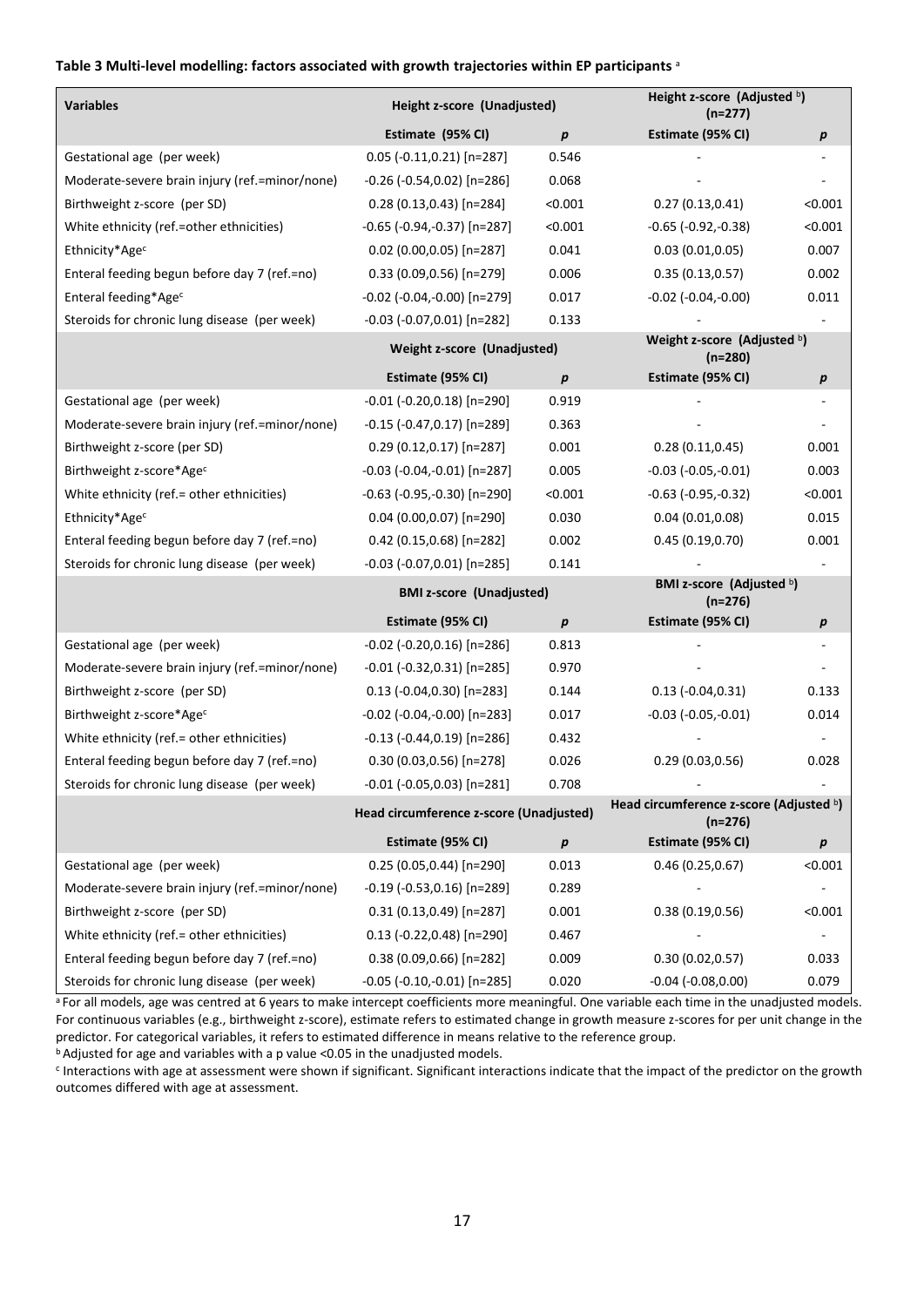